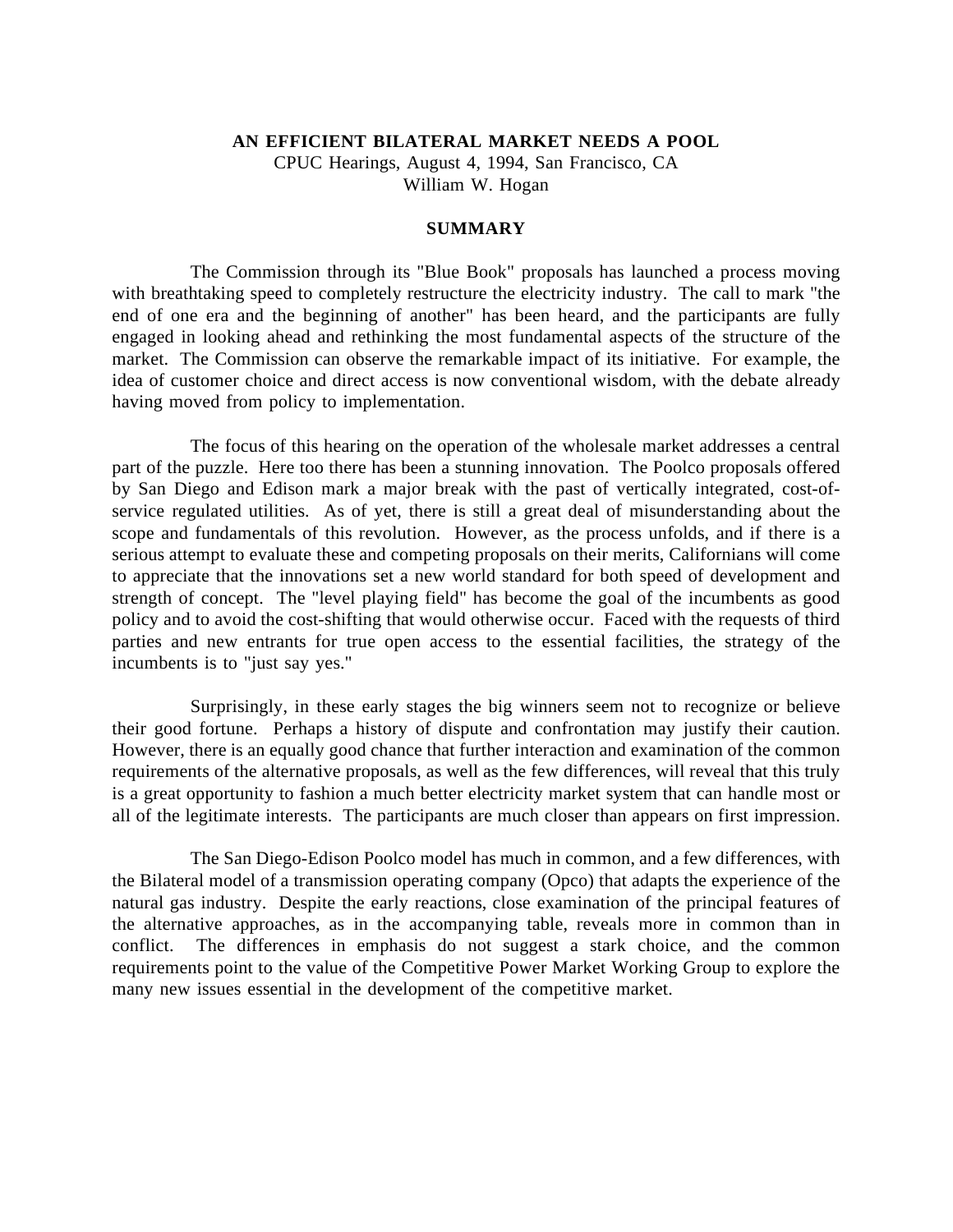| <b>COMPARING ALTERNATIVE WHOLESALE MARKET MODELS</b> |                                                |                                                     |
|------------------------------------------------------|------------------------------------------------|-----------------------------------------------------|
|                                                      | <b>San Diego-Edison</b><br><b>Poolco Model</b> | <b>Bilateral</b><br><b>Opco Model</b>               |
| <b>System Operator Required</b>                      | Yes                                            | Yes                                                 |
| Operator Independence<br>Required                    | Yes                                            | Yes                                                 |
| <b>Operator Dispatch</b><br>of Flexible Plants       | <b>Most Plants</b>                             | Few Plants                                          |
| <b>Quantity Nominations</b>                          | All Plants                                     | All Plants<br>and All Contracts                     |
| <b>Reservation Price Bids</b>                        | For Flexible Plants                            | For Flexible Plants                                 |
| MW Usage Pricing                                     | <b>Spot Prices</b>                             | <b>Spot Prices</b>                                  |
| <b>Ancillary Service Charges</b>                     | Yes                                            | Yes                                                 |
| <b>Tradeable Transmission</b><br>Rights              | Yes                                            | Yes                                                 |
| <b>Balancing and Settlements</b>                     | Gross Loads and Generation                     | Loads and Generation Net<br>of Contract Nominations |
| <b>Commercial Bilateral</b><br>Contracts             | Yes                                            | Yes                                                 |
| Interconnection<br>Agreements                        | Yes                                            | Yes                                                 |

There is a deal here. A true open access, non-discriminatory, competitive power market with real customer choice is within sight. The principles and criteria that are receiving growing acceptance for such a market describe a dramatically new structure. Developing and implementing this new market framework require a fundamental rethinking of the basics of the electricity system and the operations of markets. Given the unusual nature of the highly interdependent pieces of the complex electricity system, it is particularly important to invest the effort to examine the alternatives, test them against detailed examples, and compare them against the accepted principles. The Competitive Power Market Working Group has launched a process that should be supported and allowed to examine the details that can later be reviewed by the Commission. The transition will be faster and better if it is headed in the right direction.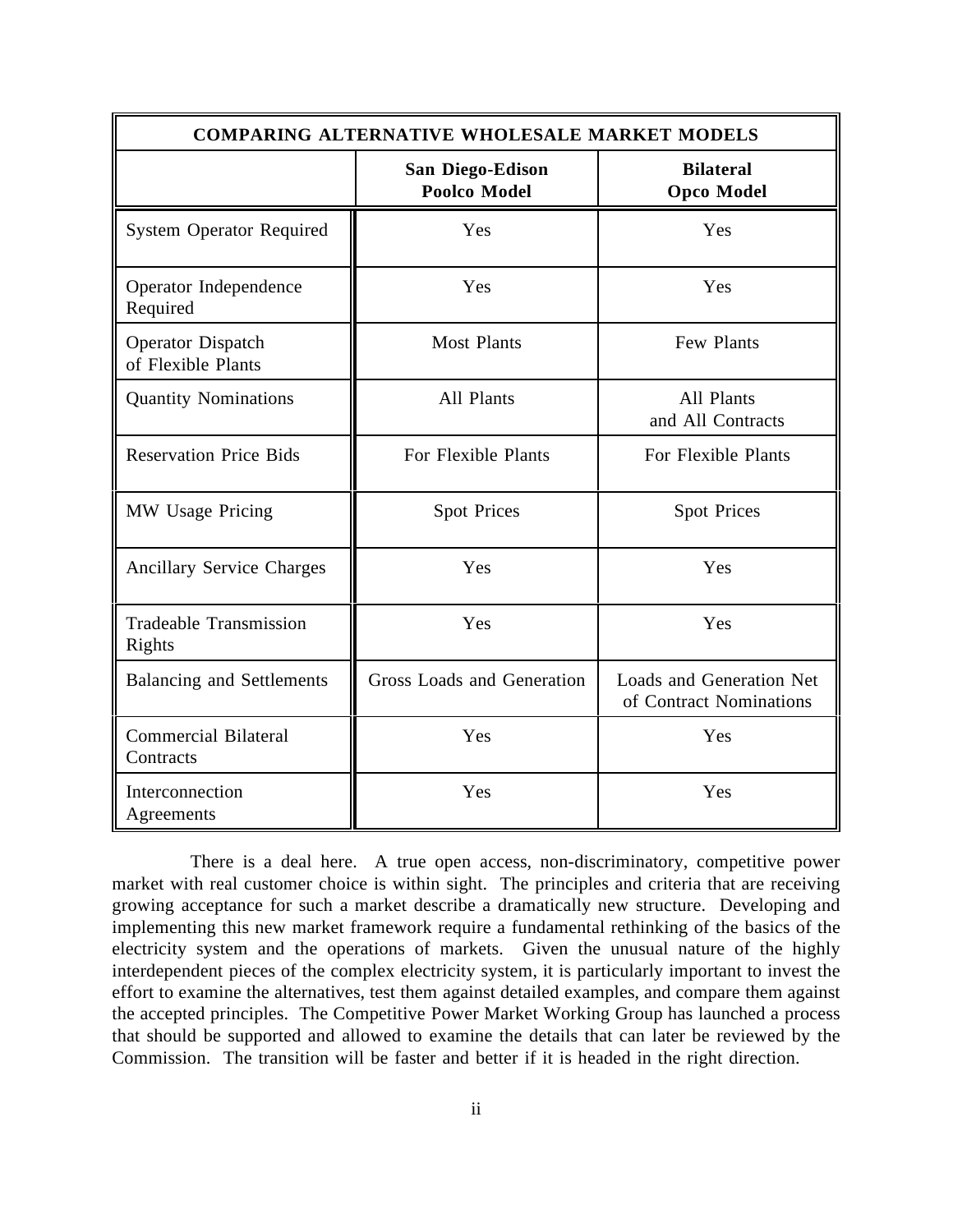## **AN EFFICIENT BILATERAL MARKET NEEDS A POOL**

Comments on the "Blue Book"<sup>1</sup> Regarding Competitive Wholesale Electric Markets: Role, Structure and Efficacy

> Hearings, August 4, 1994 San Francisco, CA

> > William W. Hogan<sup>2</sup>

## **INTRODUCTION**

 $\overline{a}$ 

The California Public Utilities Commission (Commission) through its "Blue Book" proposals has launched a process moving with breathtaking speed to completely restructure the electricity industry. The call to mark "the end of one era and the beginning of another" has been heard, and the participants are fully engaged in looking ahead and rethinking the most fundamental aspects of the structure of the market. In discussing the many issues, the Commission can observe the remarkable impact of its initiative. For example, the idea of customer choice and direct access is now conventional wisdom, with the debate already having moved from policy to implementation.

The focus of this hearing on the operation of the wholesale market addresses a central part of the puzzle. Here too there has been a stunning innovation. The Poolco proposals offered by San Diego Gas & Electric (San Diego) and Southern California Edison (Edison) mark a major break with the past of vertically integrated, cost-of-service regulated utilities. As of yet, there is still a great deal of misunderstanding about the scope and fundamentals of this revolution. However, as the process unfolds, and if there is a serious attempt to evaluate these and competing

California Public Utilities Commission, Order Instituting Rulemaking and Order Instituting Investigation: on the Commission's Proposed Policies Governing Restructuring California's Electric Services Industry and Reforming Regulation, R. 94-04-031 and I. 94-04-032.

<sup>&</sup>lt;sup>2</sup> William W. Hogan is the Thornton Bradshaw Professor of Public Policy and Management, John F. Kennedy School of Government, Harvard University, and Director, Putnam, Hayes & Bartlett, Inc., Cambridge MA. This presentation draws on work for the Harvard Electricity Policy Group and the Harvard-Japan Project on Energy and the Environment. Many individuals have provided helpful comments, especially Ashley Brown, Don Garber, Scott Harvey, Amory Lovins, Howard Pifer, Larry Ruff, Charles Stalon, Michael Schnitzer and Carter Wall. The author is or has been a consultant on electric market reform and transmission issues for British National Grid Company, General Public Utilities Corporation, Duquesne Light Company, Electricity Corporation of New Zealand, National Independent Energy Producers, New York Power Pool, New York Utilities Collaborative, San Diego Gas & Electric Corp., Trans Power of New Zealand, and Wisconsin Electric Power Company. The work with San Diego Gas & Electric includes advising on the response to the Blue Book proposals. The views presented here are not necessarily attributable to any of those mentioned, and the remaining errors are solely the responsibility of the author.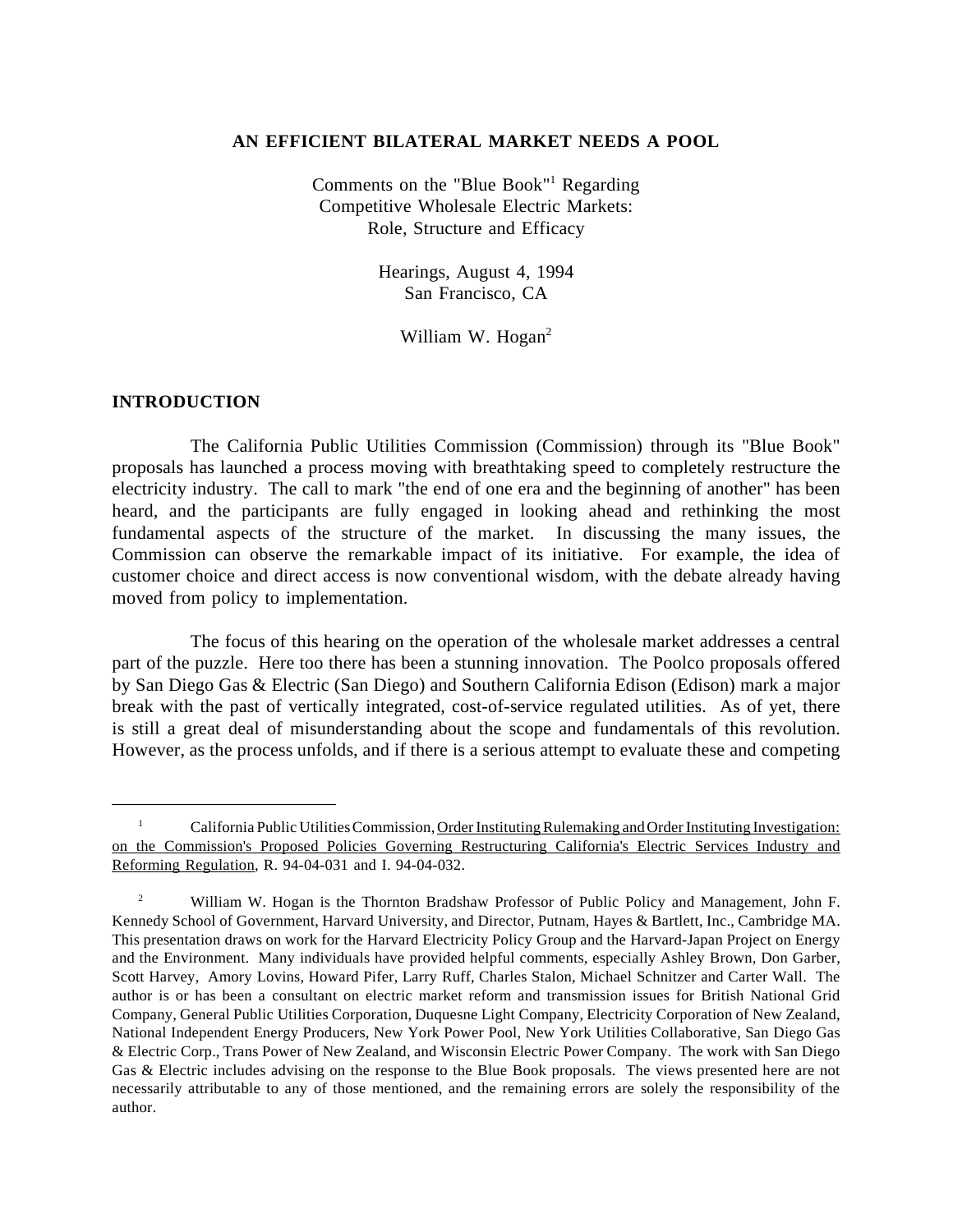proposals on their merits, Californians will come to appreciate that the innovations set a new world standard for both speed of development and strength of concept.

By all available evidence, the Poolco proponents have embraced the view of the inevitability of an open access, competitive market. With this new conviction, the Poolco fundamentals completely recast the nature of the market structure to make real the principles of non-discrimination and comparability. The "level playing field" has become the goal of the incumbents as good policy and to avoid the cost-shifting that would otherwise occur. Faced with the requests of third parties and new entrants for true open access to the essential facilities, the strategy of the incumbents is to "just say yes."

Surprisingly, in these early stages the big winners seem not to recognize or believe their good fortune. Perhaps a history of dispute and confrontation may justify their caution. However, there is an equally good chance that further interaction and examination of the common requirements of the alternative proposals, as well as the few differences, will reveal that this truly is a great opportunity to fashion a much better electricity market system that can handle most or all of the legitimate interests. The participants are much closer than appears on first impression. There is a deal within reach, but there is a much work left ahead. In the subsequent pages, I argue that crafting a new consensus is possible, with the support of the Commission. The best approach for the Commission would be further elaborating the principles and providing strong support for efforts such as the Competitive Power Market Working Group through which the participants can pursue the many complex but essential details that make up the interdependent pieces of the larger puzzle.<sup>3</sup>

## **WHOLESALE MARKET STRUCTURE AND EFFICIENT DIRECT ACCESS**

 $\overline{a}$ 

The Commission's order in these proceedings emphasized that "[i]nvitees should specify whether they believe a mature wholesale market is a necessary precursor to direct access and workable retail competition. They should also specify whether the existing wholesale market is sufficient to meet the objectives the Commission articulated in the rulemaking, and if not the further developments that must be undertaken to promote maximum competition." In previous comments, I discussed a mechanism for providing *Efficient Direct Access*, 4 and the Commission plans to return to the topic of direct access in later hearings. Under this approach, the structure of the wholesale market and the operation of direct access can be largely separated. Despite a

Launched through the initiative of San Diego, who invited participation from all those commenting on the "Blue Book" proposals, the Competitive Power Market Working Group is chaired by Charles Stalon and is pursuing a line of investigation to examine the requirements for the market and the possibility of finding common ground. The well attended organizing meeting was on July 29 in San Diego, and a program of work has been started.

 <sup>4</sup> W. Hogan, California Public Utilities Commission Order Instituting Rulemaking and Order Instituting Investigation: on the Commission's Proposed Policies Governing Restructuring California's Electric Services Industry and Reforming Regulation, R. 94-04-031 and I. 94-04-032, Comments, Los Angeles, CA, June 15, 1994.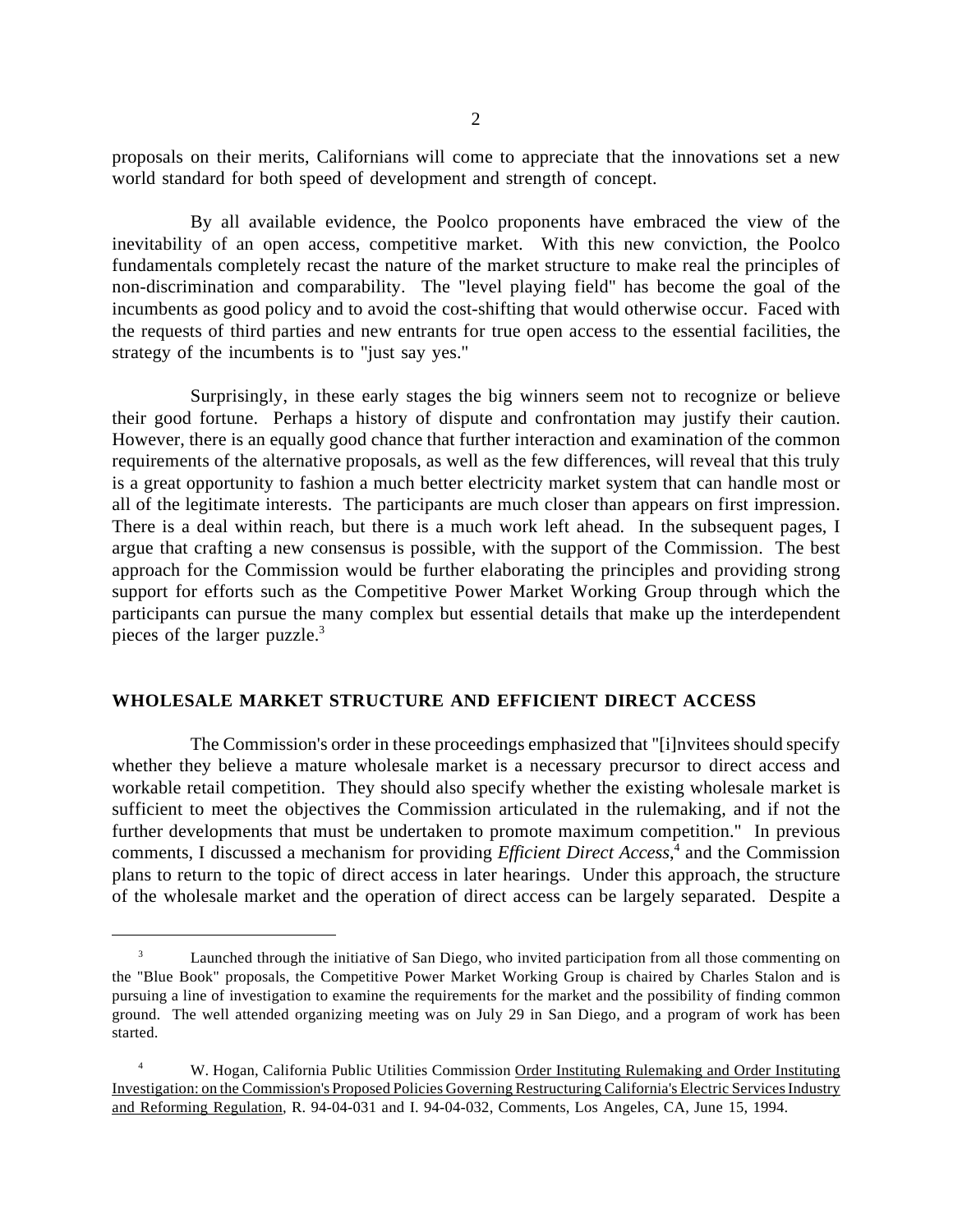confusion apparent in the perceptions of some respondents, but as I made clear in my earlier comments, providing real customer choice through Efficient Direct Access does not depend critically on how the wholesale market develops. All that is required is an arm's length spot price against which all generators can sell. Once this spot price is available, time-of-use (or real time) rates can be instituted to provide customers direct access to the wholesale market spot price. With this rate structure based on the spot price providing effective access to the wholesale market, customers could choose to enter into contracts with any third party to obtain price certainty, interruptible service, or any other arrangement that they can negotiate.

The necessary competitive wholesale market with a transparent spot price is not available today. However, such a spot price may emerge well before resolving all the issues in the operation of the wholesale market. Hence, Efficient Direct Access can begin sooner than the arrival of a fully "mature" wholesale market. The goal should be to move as quickly as possible to a workable wholesale market that meets the minimal tests, but not to assume that a swift transition can be navigated without any vision as to the intended destination. Assuring reliability, open access, nondiscrimination, comparability, and commercial flexibility in the wholesale market in a competitive environment is a separate subject, and that is the focus of these comments. Such a market is not guaranteed, but it is achievable.

## **POOLCO VS. BILATERAL DEBATE**

The issues surrounding the structure of the wholesale market are new and challenging. The Commission has sparked a vigorous debate that is in its early stages. In part, this debate over the institutions for the wholesale electricity market has been characterized as though California faces a stark choice between either sole reliance on bilateral transactions or a mandatory Poolco model. Given the pace of change and the stakes, perhaps the early disagreement should be expected. The stakeholders may slip unwittingly into such an all or nothing view of the options, as can happen when the stakes are so high. However, maintaining this stark dichotomy is unhelpful and wrong. This early divergence, I hope, can be explained as a product of initial confusion about both the likely nature of the future competitive electricity market and the characteristics of the bilateral and Poolco proposals. On closer inspection, we will find that there is less of a difference than appears on first impression.

The difficulties with each approach are real and serious enough that neither should be accepted on blind faith. Rather, all the proposals should be subjected to scrutiny with enough testing against detailed examples to make sure that we are clear in understanding what differences remain. This process of trial by example is relatively inexpensive and should not take too long. It should precede experimentation or implementation, which would be premature when we are still "talking past" each other. The debate has moved far and fast, but we do not yet have a collective agreement even on what is being said. It is time to stop and take stock of the real choices.

Without being fully described, the bilateral model has been depicted as feasible and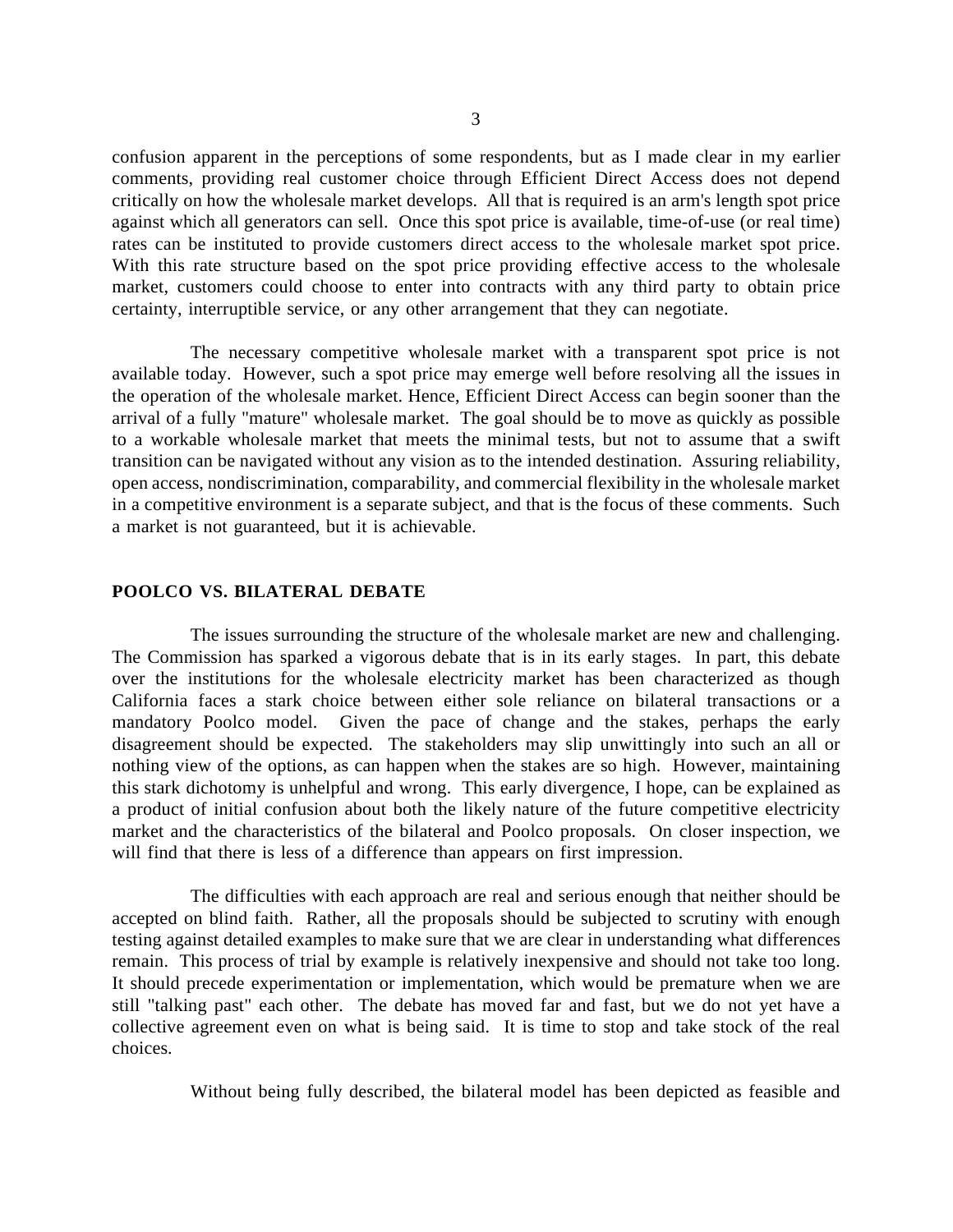with the necessary elements in place now. The emphasis is on negotiations between buyers and sellers, based on familiar models of trade in many other commodities, with frequent and special reference to the natural gas market. Given enough freedom and the right incentives, the invisible hand of the marketplace can work through bilateral transactions to resolve any problems, create new products, and achieve an efficient outcome that both enhances value and lowers the overall cost of supplying power. There is no need to design any new procedures or institutions, natural evolution will work out any problems that are encountered.

The Poolco proponents emphasize the high degree of interaction in the electric power grid and the complications created by the need to maintain instantaneous balance throughout the system. Transmission is more than a connection to the wires. Providing transmission services includes automatic generation control to maintain frequency, reactive power support to maintain voltage, spinning reserve management to provide emergency power surges, constrained dispatch to protect against contingencies. The complex interactions in the network, and the great range of costs of available power plants, create a need and an opportunity for coordinated facilitation of trades.

The bilateral model is popular and appealing. It was once my own assumption about the preferred approach. It is has been the Federal Energy Regulatory Commission (FERC) view, expressed most often implicitly in the analogies to the natural gas market. In the California context, two of the three large investor owned utilities, San Diego and Edison support the Poolco approach, but my sense is that they and others who have encouraged the Poolco idea remain a (growing) minority of the commenters. Representatives of large customers, important new electricity suppliers, and market makers have so far explicitly rejected the Poolco model and embraced a bilateral alternative.

Critics fault the Poolco model as unnecessary, undesirable, and unattainable.

In the critics' view, a Poolco is unnecessary because everything that is needed to obtain a workably efficient competitive market would be available through bilateral transactions. Reference to the technical problems of electricity grids is a "red herring" that will be proven false just as in the case of natural gas. New entrants, especially brokers and market makers, will achieve any real efficiencies that can be gained, coordinating supply and demand through the myriad transactions among eager entrepreneurs finding and exploiting any opportunities for mutually advantageous trades.

In the critics' view, a Poolco is undesirable because it would impose standardized terms and conditions that foreclose the kind of commercial flexibility so necessary for a vibrant competitive market. The objections hint at experiences with other power pools in operation in the United States with years of accumulation of complex regulations and requirements. In the worst case, Poolco would be a device for central control and manipulation of the market, perhaps for the benefit of the existing utilities.

In the critics' view, a Poolco is unattainable because it would require too many new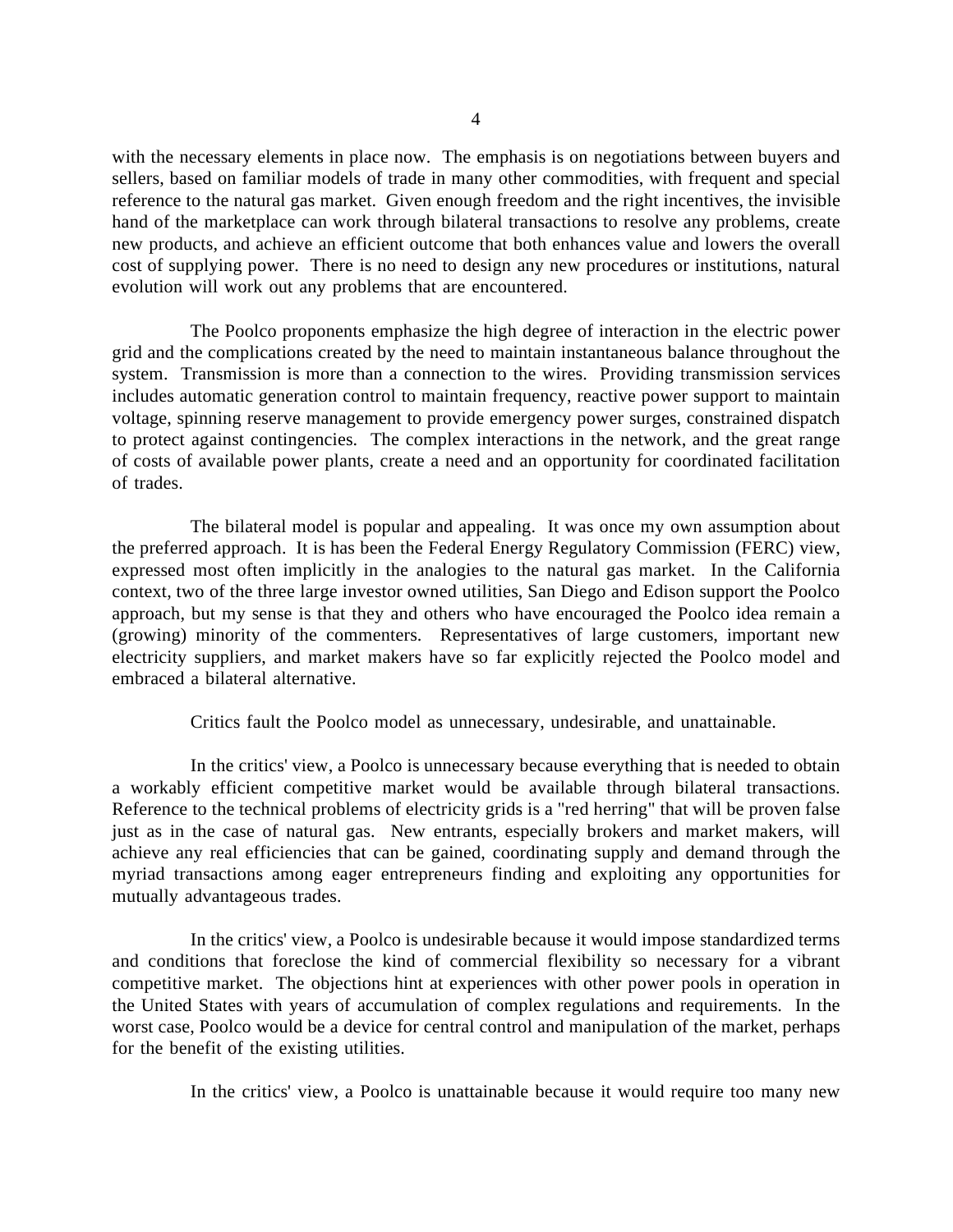institutions and too many new agreements among too many new parties. A viable Poolco would require the full participation of everyone in the grid, extending its reach well beyond California and even the United States. Many organizations outside the jurisdiction of the CPUC would have to join. The administrative challenge would dwarf the requirements for establishing Regional Transmission Groups (RTGs). The regulatory process would be sure to produce a camel instead of the Poolco racehorse. Hence, those promoting a Poolco are really promoting delay.

So the argument goes, with more or less detail and more or less similar points. The limiting case is the assertion that market institutions can never be designed, that they must evolve organically with government asked only to ratify what works. The proactive Poolco model violates this laissez faire principle that is argued as being the norm in other markets.

Each vein of Poolco critique contains some true ore. The questions raised deserve to be answered, and the cautions treated with care. There is no guarantee that either the bilateral or the Poolco model will work as its supporters promise. However, the objections to the Poolco model overstate the differences with any reasonable bilateral model for the electricity market. In part, this may be a misunderstanding of the necessary role of Poolco and the necessary requirements of a bilateral market. An efficient bilateral market needs a Poolco. A reasonable design for Poolco could support anything that should be permissible in an efficient bilateral market.

### **ELECTRICITY IS DIFFERENT**

The special characteristics of the electricity system should not be dismissed lightly. The Edison comments contain the most detail in describing the complications of the current system. Many of the problems are hidden from general view, but will necessarily surface through open access. Here the emphasis is on characteristics of the electricity system with important engineering and commercial implications.

- **Cost Diversity.** The short-term cost of operating existing power plants exhibits great heterogeneity across plant types and locations. There are always substantial gains from trade by using low cost plants that are available to substitute for higher cost plants. The cost penalty for inefficient trading can be considerable.
- **Load Uncertainty.** Load conditions change substantially over the day and season. Variations in load are difficult to predict and change differently at different locations.
- **Complex Control Requirements.** Operating conditions require close monitoring and control on very short time horizons. For many important decisions, operating conditions must anticipate emergency contingencies. These constraints can and often do limit the freedom to fix the running levels of individual power plants.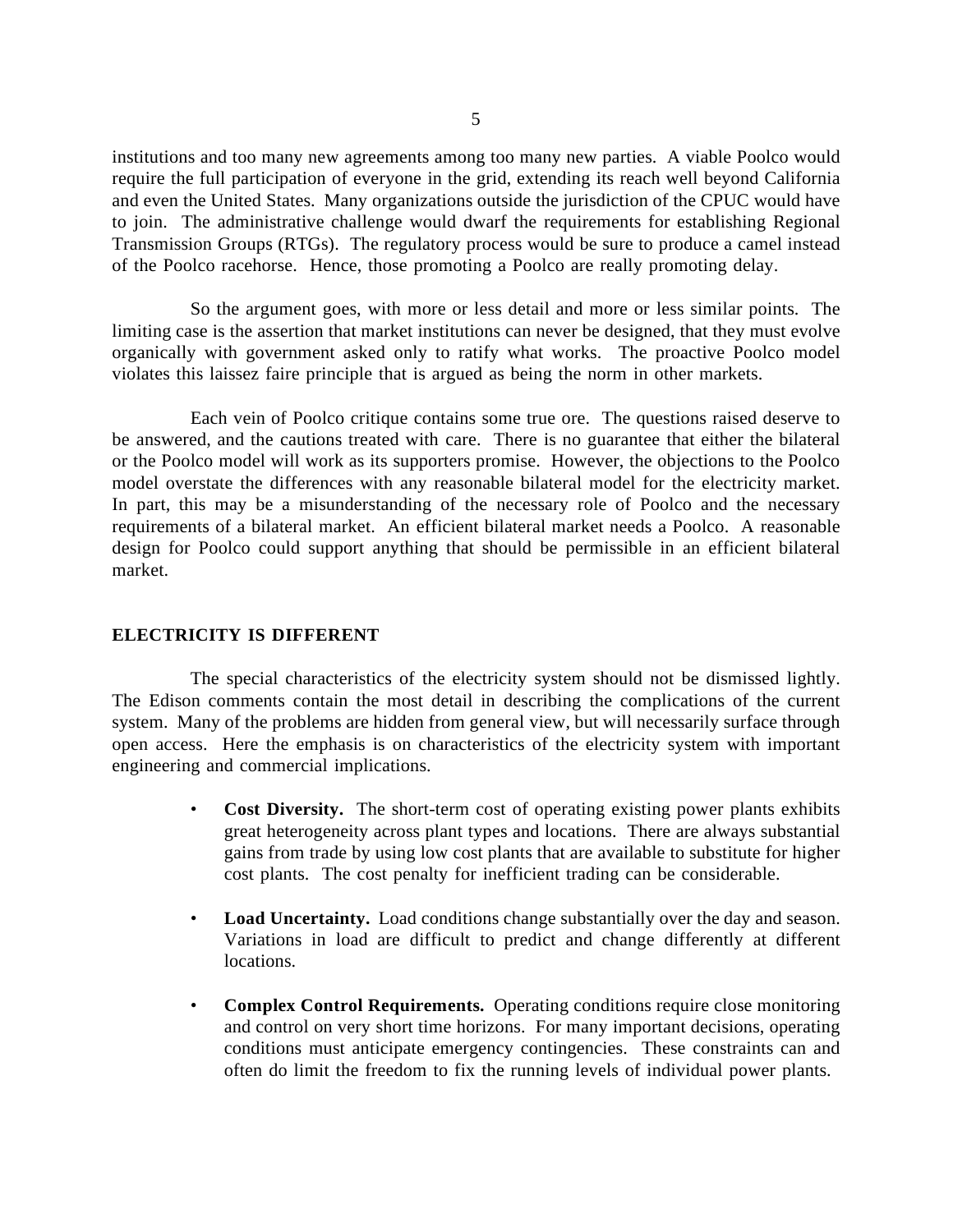• **Network Interactions.** The interconnected network under current technology creates strong interactions across locations. Every power plant and load affects all others. The interactions with system constraints can be large and differ substantially by location.

In essence, the electricity system has to balance minute by minute, with very little in the way of inventories or acceptable "busy signals" that are so important in other markets. This combination of factors greatly complicates operation of a short-run bilateral market. It is difficult to specify and use decentralized information that would allow decentralized trades to approach the efficient short-run solution. These problems historically motivated the development of electricity power pools in many regions; and everywhere else these same problems have required close coordination across electricity control centers.

The technical characteristics of the electricity system must stand next to the commercial goals of a competitive market. Participants want flexibility in operation and the freedom to craft a wide variety of commercial bilateral arrangements. Transaction costs can be substantial, and market participants want to avoid unnecessary costs or cost shifting. Furthermore, an important public policy goal is to extend the benefits of competition to all participants, large and small.

Dealing with all these features presents a challenge that can be met, but one which is not trivial. An efficient structure for an open access electricity market must balance a number of competing objectives.

- **Reliability.** Engineering limitations on operations must be respected to preserve the stability and security of the electric power grid.
- **Efficient Dispatch.** The benefits of efficient dispatch should be preserved with appropriate pricing for the various services needed to support the associated power transmission.
- **Open Access.** Commercial functions must facilitate non-discriminatory, comparable open access and market operations in the competitive sectors.
- **Revenue Adequacy.** The pricing framework should accommodate recovery of legitimate costs incurred in creation of the existing generation and transmission system.
- **Efficient Trading and Investment.** Short-run trading in the market should be economically efficient and compatible with long-run efficient investments and associated contracts.
- **Practicality.** Transition steps should reflect and respect the jurisdictional responsibilities for the regulated elements of the system. Workable approximations should be available and robust.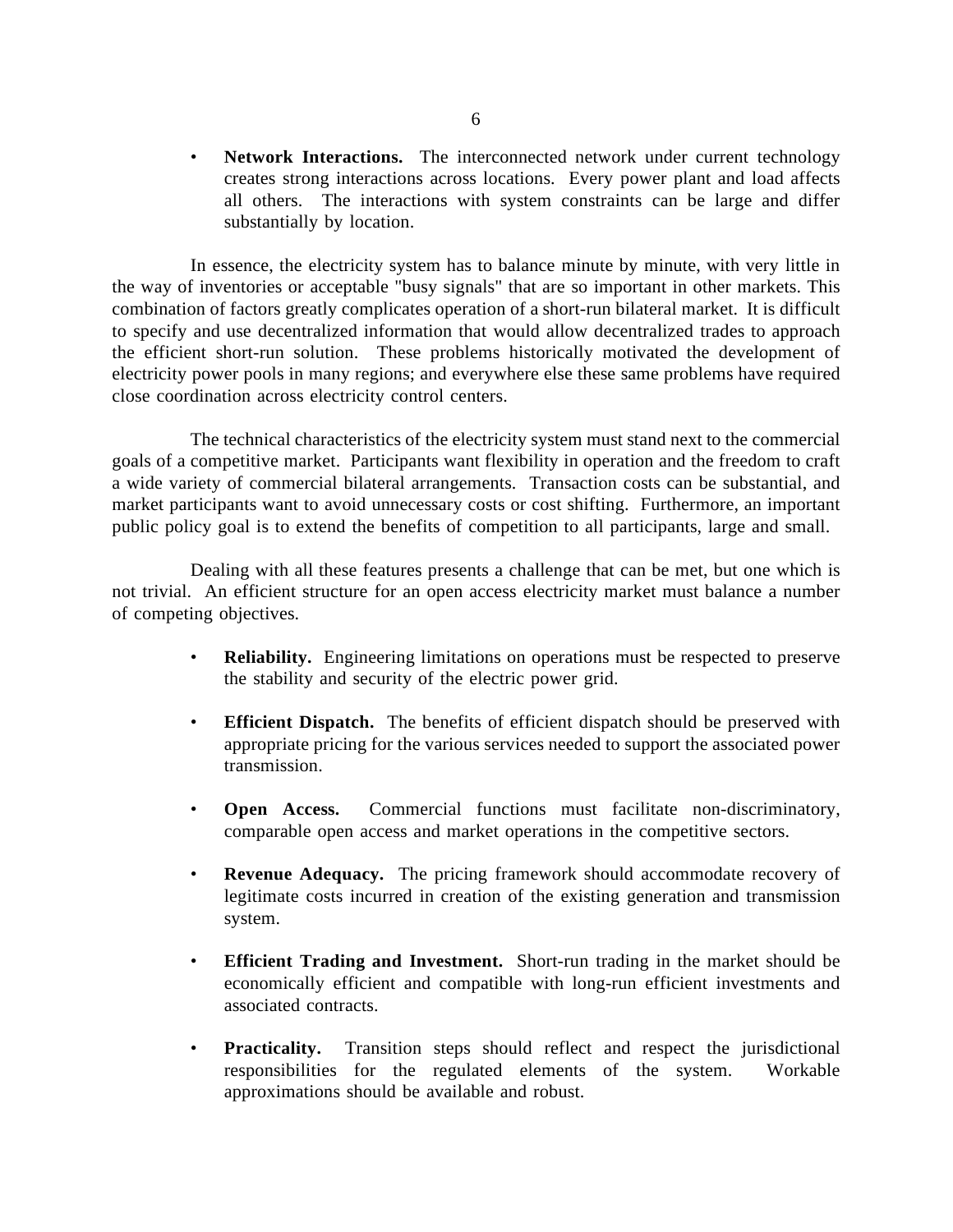To meet these objectives, both the coordination of a Poolco and the commercial freedom of the bilateral market must operate in complementary fashion. One cannot function well without the other, nor are they in conflict. Closer inspection finds that the Poolco model assumes the existence of a vigorous bilateral market, as will be easy to demonstrate. Less obvious, but equally true, an efficient bilateral market needs a variant of a Poolco.

## **AN EFFICIENT POOLCO NEEDS A BILATERAL MARKET**

This is the easiest part of the argument. Those who state or imply that a Poolco is a monolith that will limit or foreclose bilateral arrangements have misread the core of the ideas in the Poolco variants that have been suggested. It is closer to say that the Poolco model assumes that virtually everything that happens in the competitive market happens through commercial bilateral markets, including virtually all investment decisions for new load, generation, and transmission facilities. This important point is discussed at length in the most recent San Diego and Edison comments prepared for this hearing.<sup>5</sup> The exception and the focus of the Poolco is in the coordination of physical delivery and pricing of the associated services, over the very short term, say on a half-hourly basis. The Poolco operates only in the short-run to deal with system interactions and charge users for the real costs of using the system.

The details of the Poolco operation can and should be designed to impose virtually no constraints on the terms and conditions of commercial arrangements in bilateral contracts. A design objective of the Poolco is precisely to facilitate such freedom of commercial contracting. In the best case, the Poolco dispatchers do not need to know about the existence or the terms of the bilateral contracts. One reasonable test that could be applied to the design of the Poolco would be that it would be possible to implement *any economically efficient bilateral transaction*. This is not the same as any bilateral transaction, to be sure, because some transactions could create enough cost shifting in the network to make them truly uneconomic even though they might be attractive to the two parties of the deal. And other proposed bilateral transactions may not be physically feasible. However, such uneconomic or infeasible transactions should not be supported, and the criterion imposes a high standard on the Poolco design. Hence an efficient Poolco model is highly compatible with all justifiable bilateral transactions, and the Poolco relies on a bilateral market to handle most of the important decisions.

 <sup>5</sup> Comments of San Diego Gas & Electric Company (U 902-E) on Competitive Wholesale Electric Markets and Market Institutions in the Restructured Electric Industry, July 26, 1994, pp. 9-10, pp. 27-31. Comments of Southern California Edison Company (U 338-E) on Competitive Markets and Appropriate Market Institutions in a Restructured Electric Industry, July 26, 1994, pp. 3-4.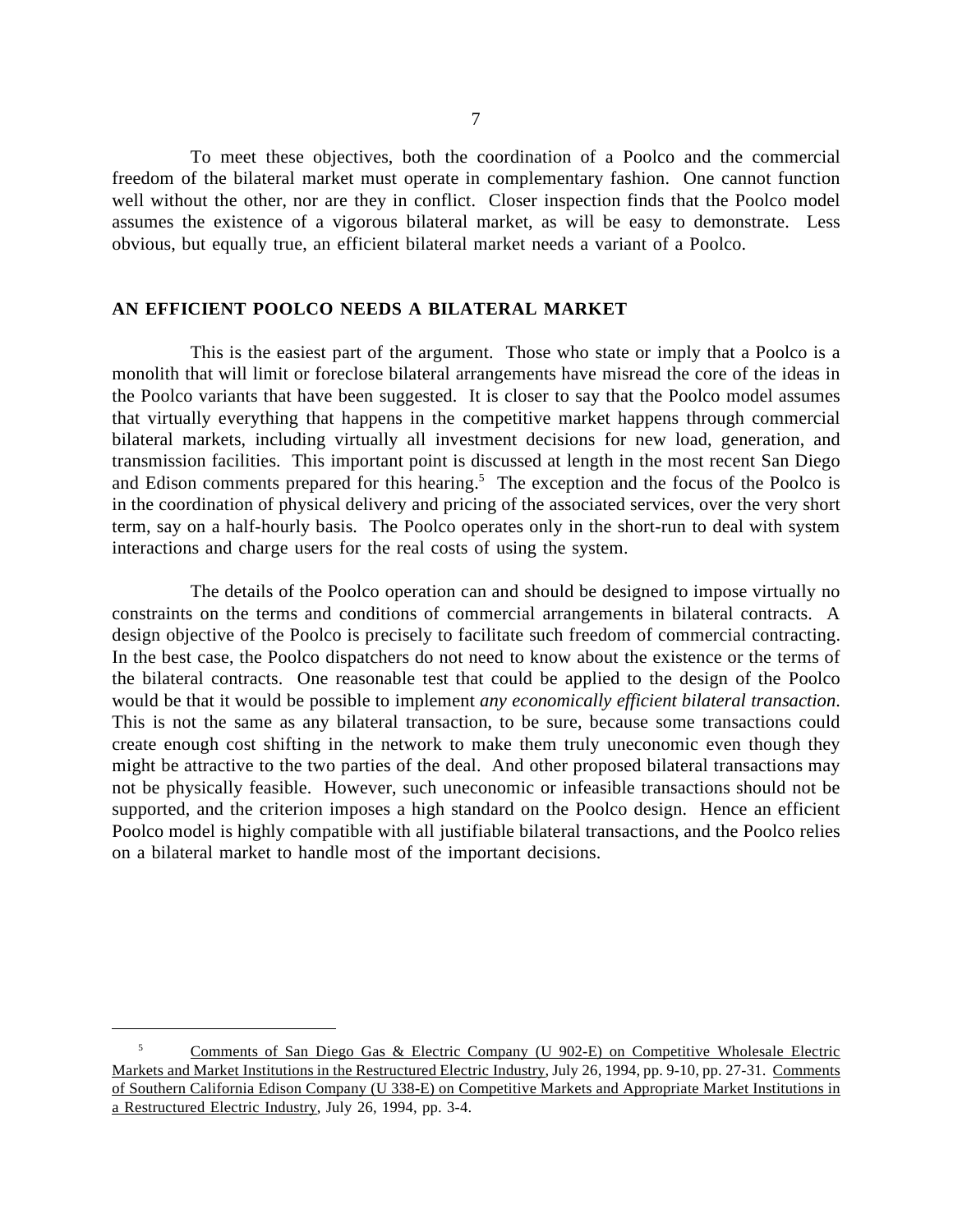### **AN EFFICIENT BILATERAL MARKET NEEDS A POOLCO**

The Poolco proposals are only beginning to be developed in sufficient detail to understand all that is required. The submissions by San Diego and Edison have substantially advanced the subject, and deserve close and extended scrutiny. It is clear from these submissions that much less is envisioned than other traditional power pools, which have many long-run investment responsibilities and operating requirements that can be left to markets. The Poolco is a device for efficient short-term operation and support of commercial bilateral transactions within the complex interactions of the integrated grid.

By contrast to Poolco, the bilateral model is less well specified at present, described primarily through general analogies to other markets. However, when considered within the context of the undisputed requirements of the integrated electricity system, the reasonable possibilities for the bilateral models point in roughly the same direction for the conduct of acceptable commercial transactions.

### **Strict Bilateral Model**

A strict bilateral model would envision that a customer arranges a contract with a generator, and then it is the responsibility of the two parties to match loads and provide the other essential services to maintain electrical balance. Every bilateral contract would be managed and controlled separately. Hence, if the generator is not available or not producing at planned output, the customer must reduce its load. If the customer varies its load, the generator must track the change with its own output, all the while matching transmission capacity rights with the actual power flows. And so on.

The problems inherent in this version of a bilateral market are legion. Monitoring would be expensive, transaction costs large, and reliability threatened. In the face of nonperformance by either party, it is not clear how emergency support would be obtained or how damages could be mitigated and then assessed. This strict bilateral model deserves mention only because it is implicit in some of the discussions of an unfettered trading market without any form of a Poolco. However, it is unlikely that any proponents of bilateral markets would embrace this naive model, at least not for long. This is not even how the natural gas market works.

#### **Operations Under a Bilateral Model**

A more advanced version of the bilateral model recognizes the need for instantaneous balancing and close coordination. Just as in the gas industry, participants in the market make arrangements with a service provider to move power from source to destination through the integrated electrical grid. This system operator does not participate in the commercial arrangements between buyer and seller. Rather, the operator provides a type of common carriage service. It is the responsibility of the users to arrange for the necessary new transmission rights, for which they may pay a regulated price, or obtain such rights from others, and to notify the system operator only of the magnitude and timing of the contracted deliveries. The transmission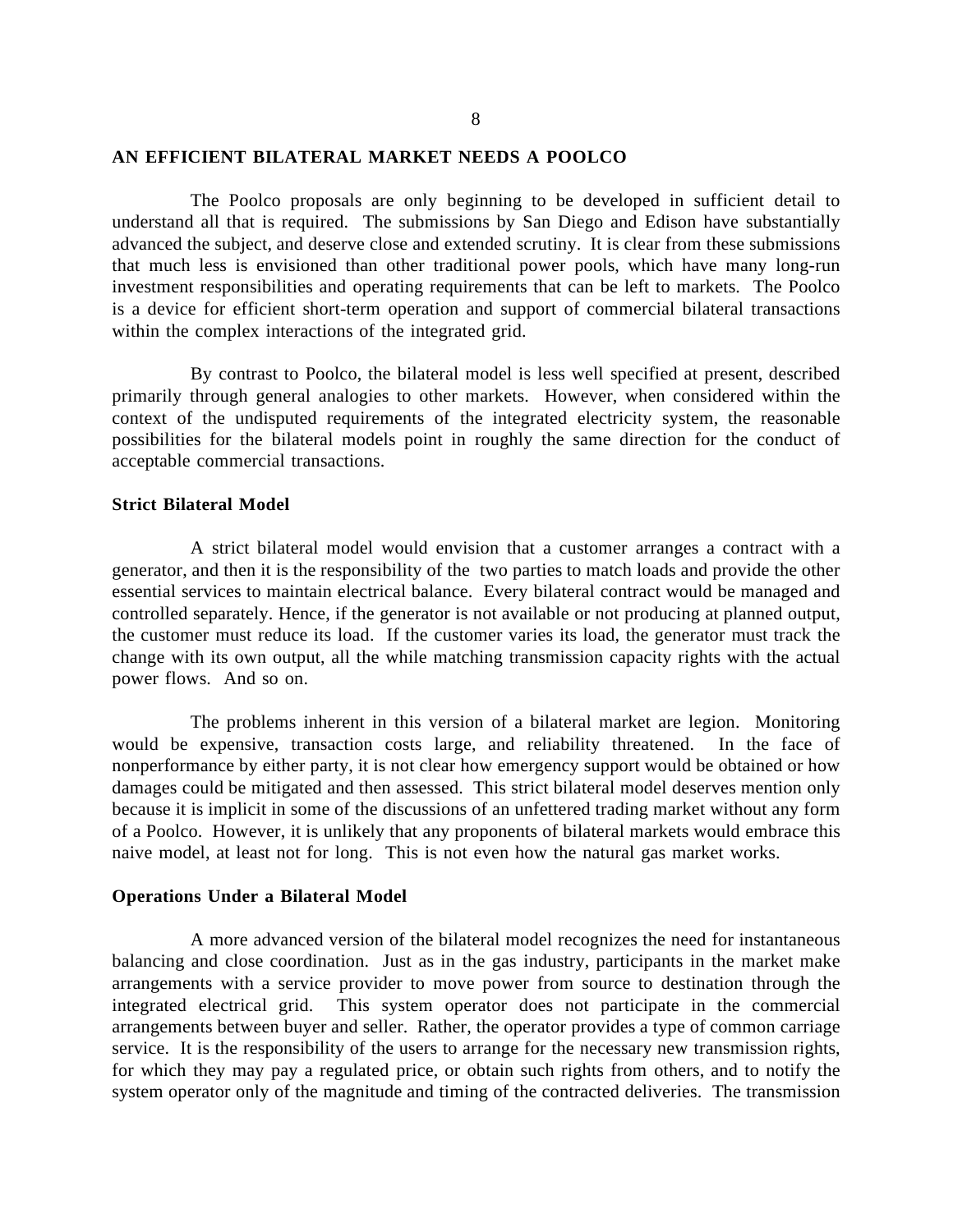service fees, in addition to the cost of transmission rights, are limited to any direct variable costs of providing the service. The pricing details would have to meet the FERC tests of open access, comparability, and non-discrimination, but these requirements present no significant barriers.

This more sophisticated version of the bilateral market is like the system in the gas industry held up as a model by Enron Power Marketing, Inc. (Enron):

> First, gas pipelines still serve as the central operator of the system. Information about the physical movement of gas comes to the pipeline in the form of nominations for service. The pipeline and its shippers then use a confirmation and scheduling process. At first, the pipeline required information several days in advance of delivery thereby limiting the portion of the market that could be served by third parties. With FERC Order 636, however, "no notice" or instantaneous transmission service is now available.<sup>6</sup>

To the extent that the actual deliveries, contracted amounts, and transmission capacity rights are all in balance under the contract, there may be nothing inherently difficult in this bilateral model. There is an open question about the ability to monitor and manage a large number of constantly changing bilateral transactions in the electric system, but for the moment assume that the proponents are correct and this is a manageable problem. However, the model would be incomplete if it did not address the essential requirement to define what happens in the case of mismatches in any of the quantity nominations and actual deliveries. There should be a mechanism for meeting the imbalances without curtailing a customer or a generator whenever one party to the contract is out of balance with the agreed contract terms and the associated nominations.

Again, under the Enron model:

Second, pipelines were allowed to retain certain operational controls--e.g., certain storage rights, the ability to issue "flow orders" requiring supply to be brought into the system at certain times and places, etc. Third, pipelines imposed balancing charges or penalties to ensure that the parties using the system did what they said they would do.<sup>7</sup>

Transferring the Enron model from the gas to the electric system would require some adjustments to honor the respective technical differences between gas and electricity. The first feature would be to recognize that over any very short operating horizon, transmission "service" and generation "dispatch" are intimately related. The principal tool available to the electric

<sup>&</sup>lt;sup>6</sup> Enron Power Marketing, Inc., Initial Comments of Enron Power Marketing, Inc., In Response to the California Public Utilities Commission's Order Instituting Rulemaking and Order Instituting Investigation, June 8, 1994, p. 17, emphasis in original.

 <sup>7</sup> Ibid.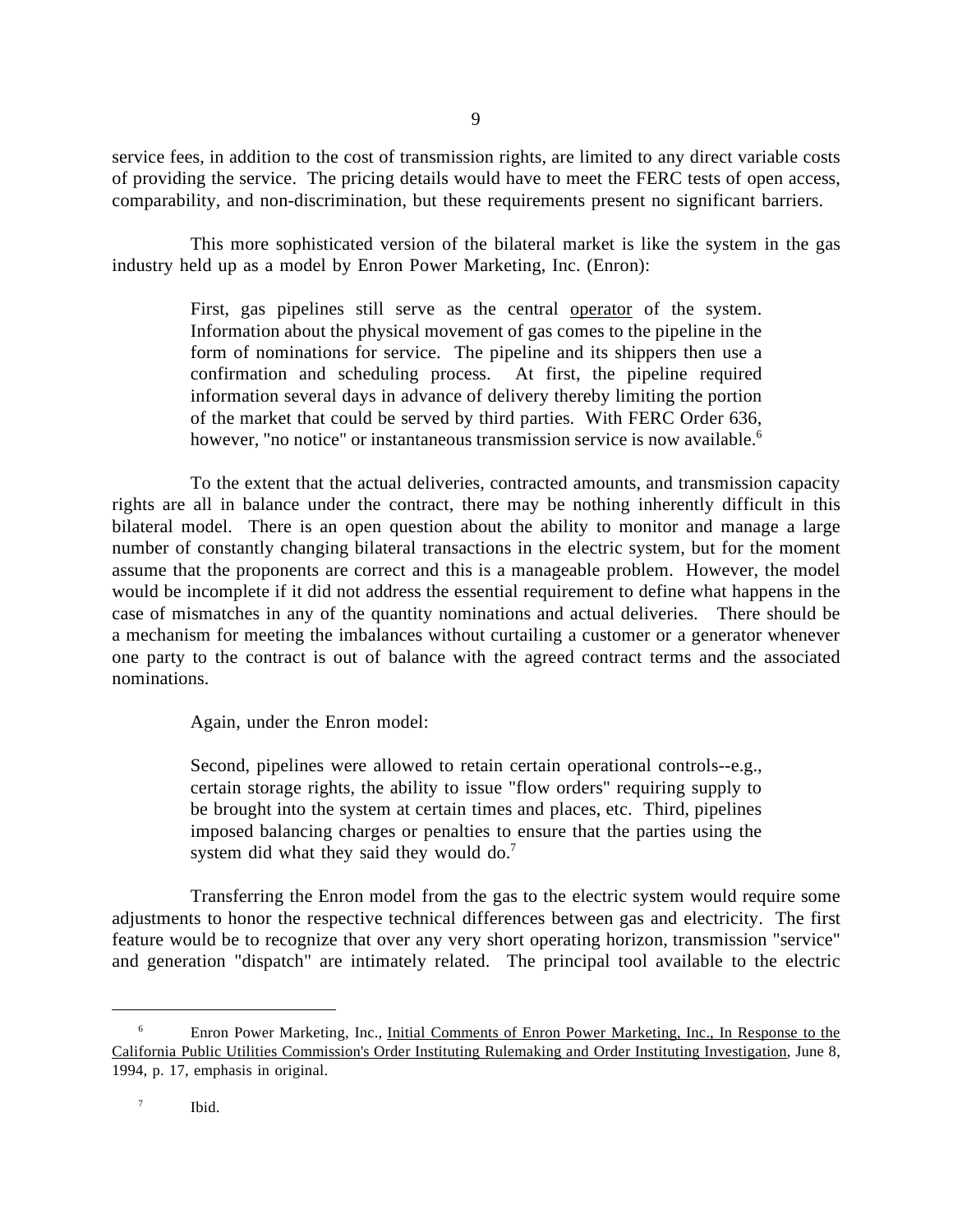system operators to control power flows is to control the dispatch of enough flexible plants to maintain system balance and respect short-term operating constraints. Just as with the gas "flow orders," it is necessary to have the ability to change the overall power plant dispatch at the margin. The Enron model would accommodate this essential control feature. The participants ("shippers") could nominate MWs of power rather than MCFs of gas, coupled with a transmission right. The system operator would accommodate all the nominations possible. Where necessary to maintain integrity, the system operator would adjust the dispatch of flexible plants and loads in order to maintain moment by moment balance and respect the contingency constraints that can restrict the overall system dispatch.

This balancing function of the system operator allows for actual generator deliveries and customer takes that deviate from the nominations. Hence, the system does not require that a customer curtail its load when a contracted generator is not matching its nomination. In effect, the system operator finds other flexible plants which can be adjusted to accommodate the imbalances. Reliability can be maintained and the system provides an automatic source of backup power. And the third step of the Enron model then calls for "balancing" charges to compensate for the inevitable deficits and surpluses. Again there will be an adaptation to account for the different conditions between gas and electricity.

#### **Pricing for Imbalances**

Presumably the system operators would be expected to perform the balancing function efficiently, employing the least cost dispatch of the flexible plants. Given this least cost dispatch of the flexible plants, there will be a corresponding system marginal cost of power or equivalent spot price determined for each location and moment in time. The natural standard for economic efficiency would call for charging these spot prices for the net imbalances from nominations. Charging any other prices would move away from the correct market signals consistent with the competitive market, and would result in cost shifting with incentives to game the system. Likewise, charging the spot prices provides compensation for those who may be required to adjust in order to accommodate the nomination imbalances.

In addition to the arguments for economic efficiency, a little reflection will show that the FERC comparability and non-discrimination standards will require these spot prices for imbalances. In the anticipated market, any generator could offer a power plant as a flexible plant to be used at the discretion of the system operator. A corresponding customer load could also be treated as a flexible load. The generator then would be transmitting power to the customer. If the system operator is paying the flexible plant owners the spot price for their generation, at the margin, and charging the customer the corresponding spot price for the load, the essential nature of electricity transmission means that the owners of these flexible plants will necessarily obtain transmission service at these spot prices. If the transmission service is provided at this price for the participants in the flexible load and generation, the FERC standards will lead to the conclusion that the same price must apply to the bilateral transactions of third parties. This would be an economically efficient and nondiscriminatory model, and it is where the Enron bilateral analogy to the natural gas market leads.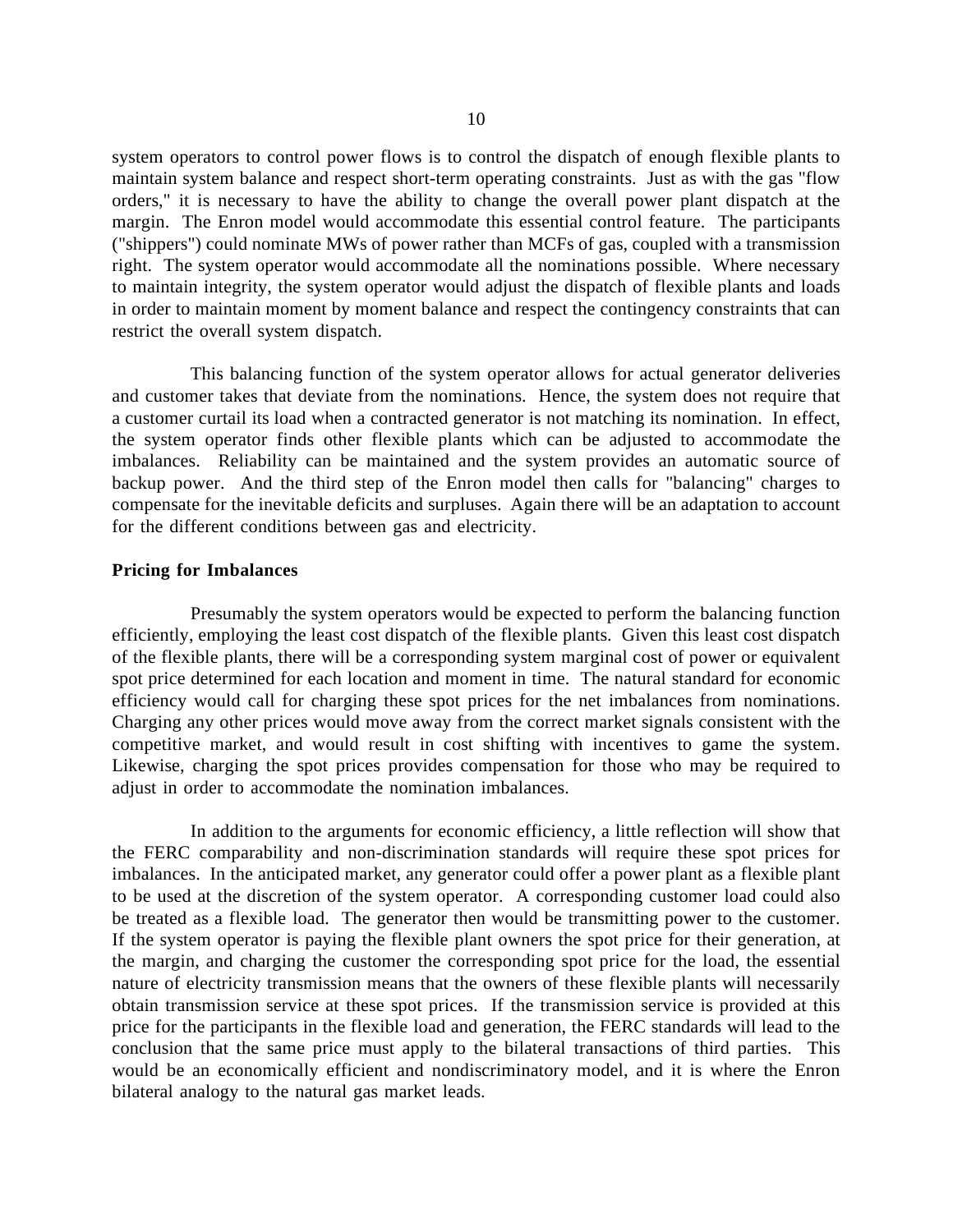An example can illustrate how the Enron model would operate. It will be necessary to decide on some unit of time and the definition of the locations. These details, which are essential to any model, will be driven by metering capabilities and the operating protocols. Suppose for simplicity that we are talking about a half-hour period over which a generator at location A has contracted to deliver 100 MWs to a customer at location B. The contract may cover many half-hours, weeks or years, with varying terms and conditions. The interaction with the system operator, however, takes place only in the short term. The generator has negotiated a price with the customer, but the price is known only to them. In addition, the generator has accepted the obligation to obtain a transmission capacity right for 100 MWs, presumably through an initial investment in transmission lines at a regulated rate, such as construction cost, or through purchase of such a right in a secondary market. With this capacity right in hand, the generator and the customer notify the system operator of the 100 MWs nomination for the half hour.

If the generator delivers 100 MWs and the customer takes 100 MWs for that half hour, nothing more is required. The system operator takes whatever action is necessary to deliver the 100 MWs, and except for a small charge for incremental losses and ancillary services, no further payments or dealings are required between the system operator and the participants in the bilateral contract. The system operator plays no role in setting the terms or conditions in the private negotiation for the bilateral transaction.

The example becomes more interesting, however, when we introduce the possibility of imbalances. Again for sake of illustration, suppose that the customer actually takes 115 MWs and the generators supplies only 90 MWs. The system operator now uses the flexible plants to make up the differences. Assume that the system operator does a good job, resulting in a spot price at A of 3 cents per kwh, and a corresponding price at B of 5 cents, with the 2 cents difference reflecting the limitations on the available transmission capacity and resulting system congestion. In this circumstance, the system operator would charge 5 cents for the 15 MWs of excess take over nomination at B, and would charge 3 cents for the 10 MWs of deficient supply at location A. In turn, the system operator would pay the flexible suppliers the same 5 cents for 15 MWs at B and 3 cents for the missing 10 MWs at A. The system operator would keep none of these payments.

Implicit in this example is a wide variety of physical possibilities. It may be that the 10 MWs and 15 MWs were generated at A and B, respectively, just covering their cost. Or it may be that the flexible generator at A had a 15 MWs transmission right to reach B and generated all 25 MWs at A, profiting from the transmission right. In the absence of the 15 MWs of transmission, the flexible generator at A would be paid 3 cents for the 25 MWs, with the customer at B paying 5 cents for 15 of those MWs, implying a transmission service charge of 2 cents for the 15 MWs, which would be used to compensate some other party who in effect would lease their 15 MWs transmission right. Hence the flexible generation and load can include transmission, and under the comparability standard the marginal cost prices for the flexible load must set the balancing charges for the parallel bilateral contract.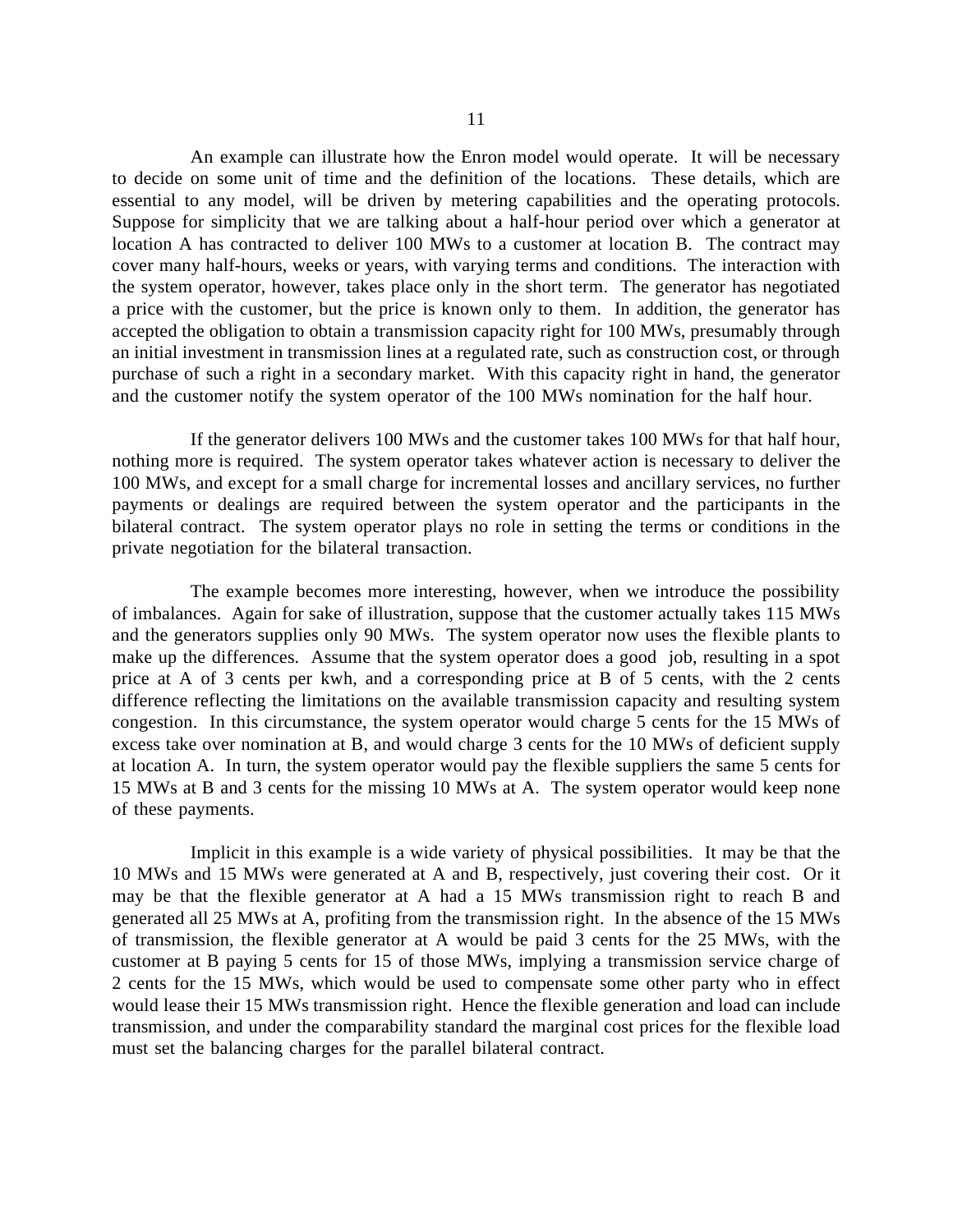### **The Opco and Poolco Models**

If we change the words slightly and refer to the system operators as the "Opco" and the flexible plants as the plants in the pool, we see that the Enron bilateral model with an Opco functions in harmony with the Poolco model, and that something like the Poolco function is required of the Opco. The same functions fall to the Poolco in the San Diego and Edison proposals. From this perspective, it is instructive to ask what difference there are between being inside and outside the pool.

Under the Opco model, the participants in a bilateral contract arrange for transmission capacity rights for the 100 MWs, and pay 3 cents for the 10 MWs of imbalance at A and 5 cents for the 15 MWs of imbalance at B, for a total of \$105 in variable charges other than for the transmission capacity right. In turn, the necessary flexible plants in the pool receive this \$105 variable payment. Everyone pays for other ancillary services, and the Opco keeps no generation revenues.

Under the Poolco model as described in more detail by San Diego, and with the same market conditions, if the contract participants choose they could declare their 100 MWs nomination as "must run." In the event, Poolco would settle three separate transactions. First, charge the customer 5 cents for the 115 MWs taken at location B. Second, pay 3 cents for the 90 MWs provided at location A. Third, pay the generator 2 cents congestion rental for the 100 MWs of transmission capacity right. The net variable payment is 5\*115-3\*90-2\*100=\$105, just as with the Opco model. In turn, the necessary flexible plants in the pool receive this \$105 variable payment. Everyone pays for other ancillary services, and the Poolco keeps no generation revenues.

What is the difference? Under the Opco model, the operator keeps track of the net inputs and outputs and compares them with the nominations, applying spot prices to the net imbalances. Under the Poolco model, the operator keeps track of gross inputs and outputs and applies the spot prices to the gross transactions. The net payments are the same, as they must be under the comparability and non-discrimination standards. In either case, the system operator plays no role in setting the terms or conditions in the private negotiation for the bilateral transaction.

The Poolco model offers the advantage of requiring metering and payments only on the gross transactions of a participant at a location. The bilateral Opco model requires either tracking each contract, which would seem cumbersome but should be possible, or aggregating the contracts for each participant and dealing only with the gross nominations, which comes even closer to the Poolco case.

Neither the Poolco or the Opco is likely to capture all the participants, at least in its early stages. Hence, as with the gas industry analog, interconnection agreements will be required:

Fourth, pipelines put agreements in place to govern the scheduling and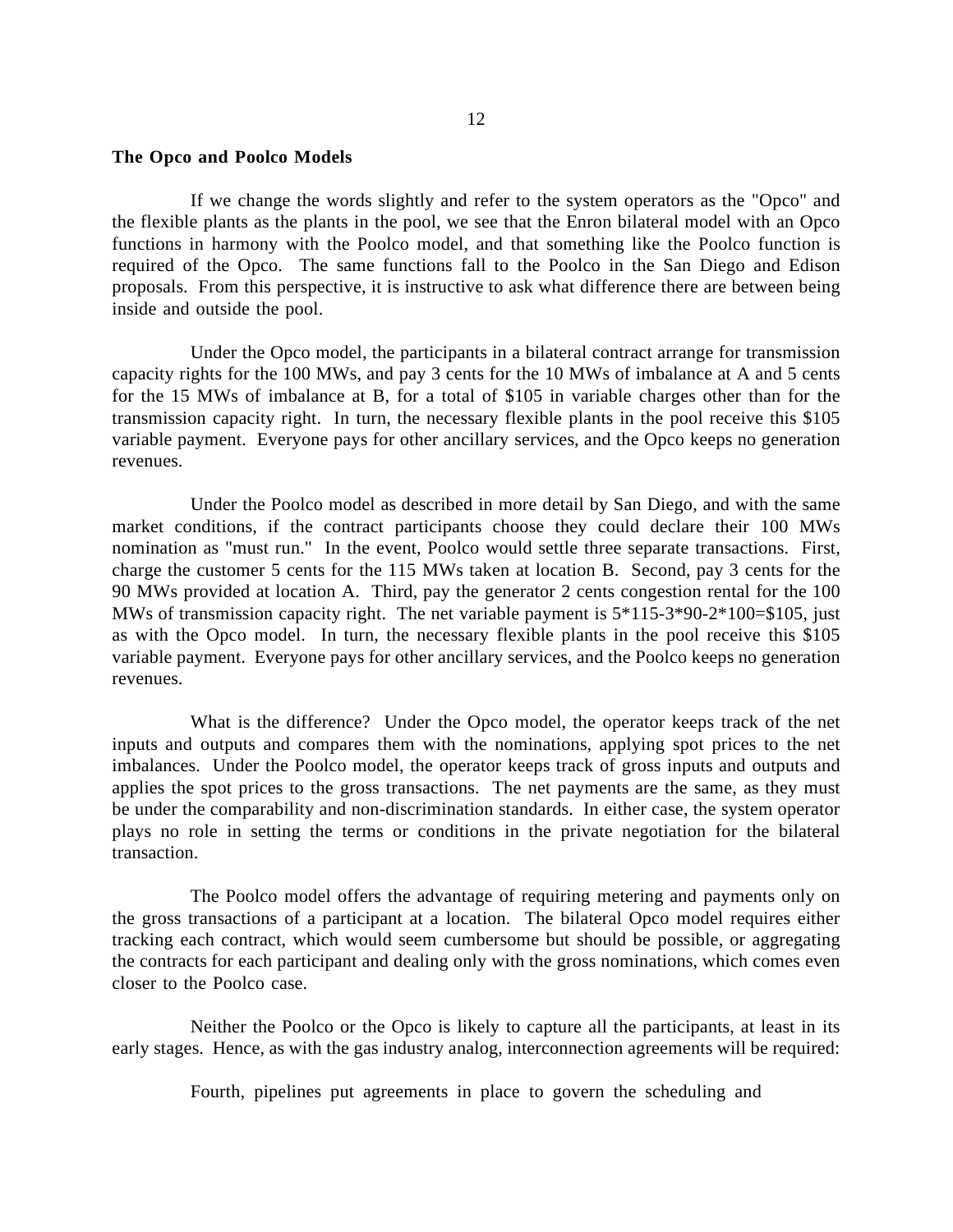resolution of imbalances at interconnections with other pipeline systems. In short, pipelines are free to operate their systems reliably and are financially protected from shippers who fail to properly schedule their shipments. Further, pipelines now have access to a more flexible market which in turn enhances their ability to operate reliably.<sup>8</sup>

Under either the Poolco vision or the Opco vision, there will be great freedom to operate flexibly in the competitive market. If there is so much in common and not much difference, then we should be able to work out acceptable procedures that will accommodate all the legitimate needs of the market participants.

One misunderstanding of the Poolco model appears to be an assumption that bilateral traders would be required to reveal their contract prices to the system operator, and required to accept the dispatchers decisions on whether or not the plant is dispatched. Setting aside the noncontroversial case when system constraints may make certain nominations infeasible, neither of these conditions is a necessary outcome of the Poolco operation. Participants may choose to assign their plants for flexible control by the system operators, setting a bid as a reservation price below which they will not operate, but agreeing in advance to receive the market clearing spot price at their location. Or they can insist that their plant be "must run," if necessary by the equivalent device of bidding a very low reservation price. As long as the payments for gross loads or net imbalances are made at consistent spot prices, and not at the reservation bids, anything that can be done in the efficient Enron Opco model can be done in the San Diego-Edison Poolco model.

The option to be treated as a flexible plant or load offers the generator or customer an additional advantage to buy power from the pool when it is cheaper than generating with the contracted plant under the nomination. However, without the option to be treated as a flexible plant, the generator in the pure bilateral model has a narrower range of choices. Contrary to the first impression of many, therefore, the Poolco model can be the more flexible system, with greater facilitation of the market. There is an automatic source of power, and commercial bilateral contracts develop independently of the Poolco. For this reason, my expectation is that the bulk of the market participants will ultimately prefer to be treated as flexible loads and generators in the Poolco model.

Hence, the differences between the Poolco and the Opco models are much less than they appear on first impression. As shown in the accompanying table, the major differences reduce to (i) the mechanics of handling a settlements process with a large number of individual contracts; and (ii) the number of plants that are in the category of flexible plants and loads included under the control of the system operator, and whose reservation price bids are used to set the market clearing spot prices.

 <sup>8</sup> Ibid.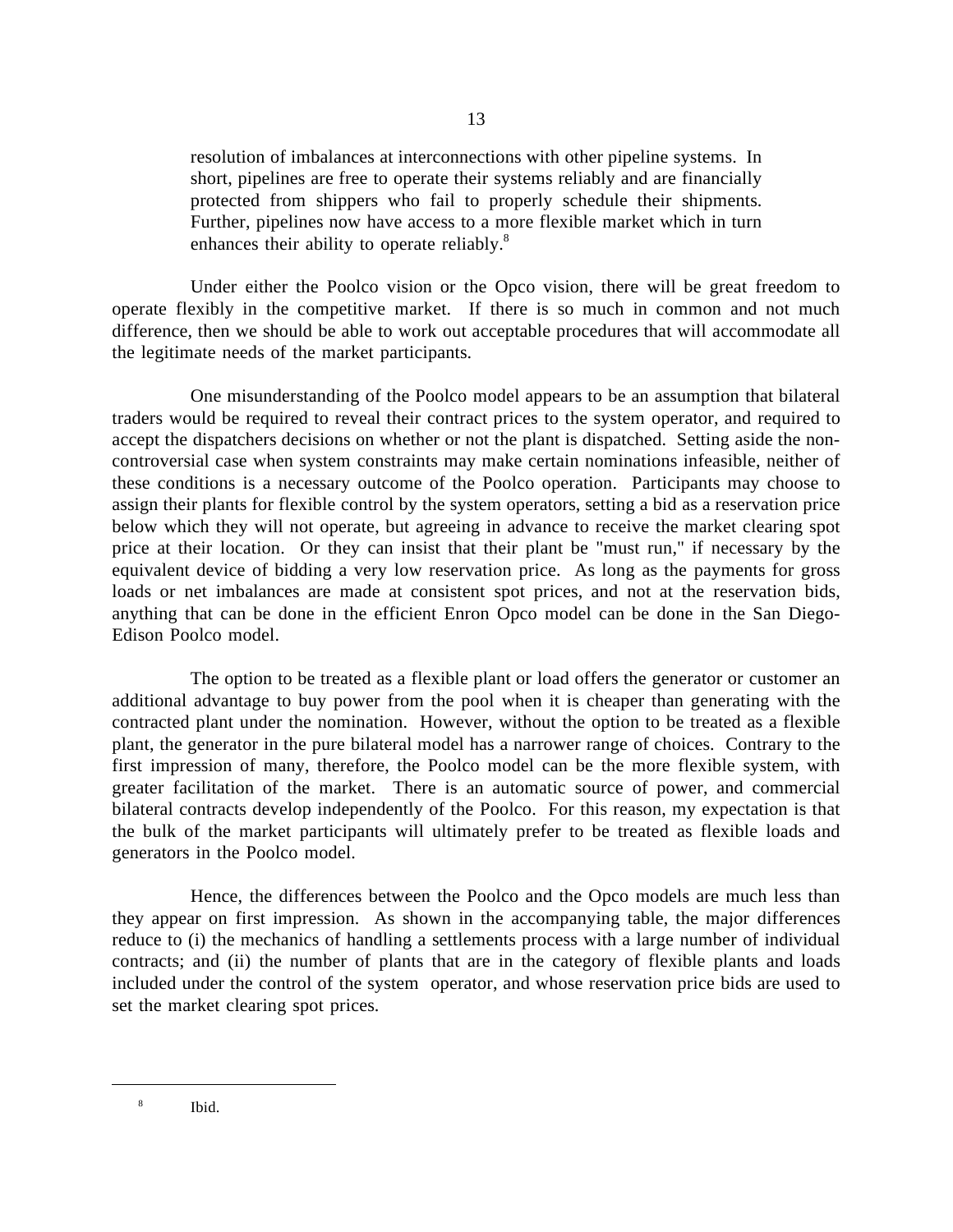| <b>COMPARING ALTERNATIVE WHOLESALE MARKET MODELS</b> |                                                |                                                     |
|------------------------------------------------------|------------------------------------------------|-----------------------------------------------------|
|                                                      | <b>San Diego-Edison</b><br><b>Poolco Model</b> | <b>Bilateral</b><br><b>Opco Model</b>               |
| <b>System Operator Required</b>                      | Yes                                            | Yes                                                 |
| Operator Independence<br>Required                    | Yes                                            | Yes                                                 |
| Operator Dispatch<br>of Flexible Plants              | <b>Most Plants</b>                             | Few Plants                                          |
| <b>Quantity Nominations</b>                          | All Plants                                     | All Plants<br>and All Contracts                     |
| <b>Reservation Price Bids</b>                        | For Flexible Plants                            | For Flexible Plants                                 |
| MW Usage Pricing                                     | <b>Spot Prices</b>                             | <b>Spot Prices</b>                                  |
| <b>Ancillary Service Charges</b>                     | Yes                                            | Yes                                                 |
| <b>Tradeable Transmission</b><br>Rights              | Yes                                            | Yes                                                 |
| <b>Balancing and Settlements</b>                     | Gross Loads and Generation                     | Loads and Generation Net<br>of Contract Nominations |
| <b>Commercial Bilateral</b><br>Contracts             | Yes                                            | Yes                                                 |
| Interconnection<br>Agreements                        | Yes                                            | Yes                                                 |

The table does not exhaust all the issues, but the basic point appears robust. There are differences between the Poolco and Opco models, but the choices are far from complete a rejection of one and acceptance of another. Neither the Poolco model nor the Opco model is unnecessary, undesirable or unattainable. More important are the hard, common problems that must be addressed before any further decisions can be made on the operation of the wholesale market.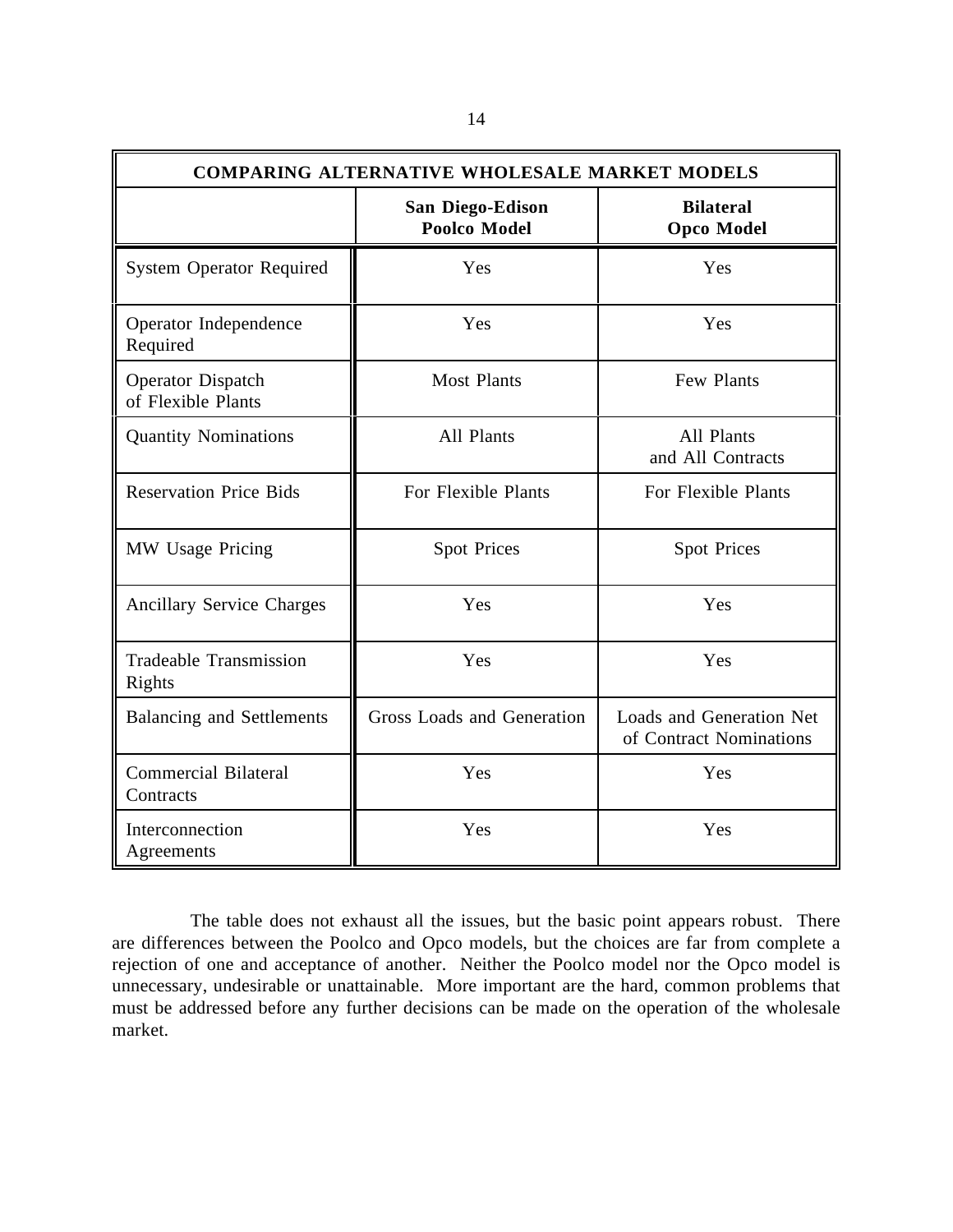### **COMMON REQUIREMENTS**

There are a few differences between the two perspectives, but they have far more in common. In effect, the distinction reduces to not much more than a difference in the judgements about how large a fraction of the total load and plants must be included in the flexible category. *Clearly it is not possible to operate with no flexible plants dispatched by the system controller, and just as clearly it is not necessary that all plants be flexible, even though all plants have to be considered by the system operator.* The best approach is something that can be worked out over time. And no matter what view we may have on the best mix if flexible and (from the system operator's perspective) inflexible plants, there are many important and difficult problems that must be addressed as part of any competitive model.

These common problems should not be dismissed lightly or ignored under a misimpression that one approach to the market requires design and another does not. Any reasonable approach to pricing and access for the essential facilities requires design and oversight. Experience with other integrated electricity systems suggests the importance of understanding how all the major pieces fit together. And with the complex interactions of the integrated electrical network, most of the pieces are highly interdependent. It would be a serious mistake, for instance, to assume that economically efficient pricing of transmission use could be separated from the short-term spot prices of efficient generation. Hence, the participants and the Commission have a series of important tasks ahead, tasks that cannot be avoided. A partial list includes:

- **Nomination and Control Procedures.** In the competitive market, the participants will be removed at arm's length from the system operator. To preserve the flexibility needed in the market, there must be provision for frequent communication to nominate for transmission service or bid for load and dispatch. These nomination procedures must be consistent with the performance requirements for system control. The design of these procedures and the associated systems is a task that will occupy some time, but it is essential.
- **Marginal Cost Pricing Rules.** Traditional utility dispatch systems have all the information needed to produce marginal cost prices, but the information has not been used in the past for commercial transactions. New methods must be designed and implemented to integrate locational pricing with the nomination and control procedures. Although straightforward in theory, practical systems that deal with the realities of half-hourly locational pricing with contingency constrained dispatch under complex bids are not yet available and must be created. These locational marginal cost prices will play a critical roles in compensating bidders in the Poolco model and charging for imbalances in the Opco model.
- **Transmission Right Allocations.** A vibrant market will require well-defined and tradeable transmission rights. At present, transmission rights are frequently poorly defined, inconsistent, and typically not tradeable. New approaches that are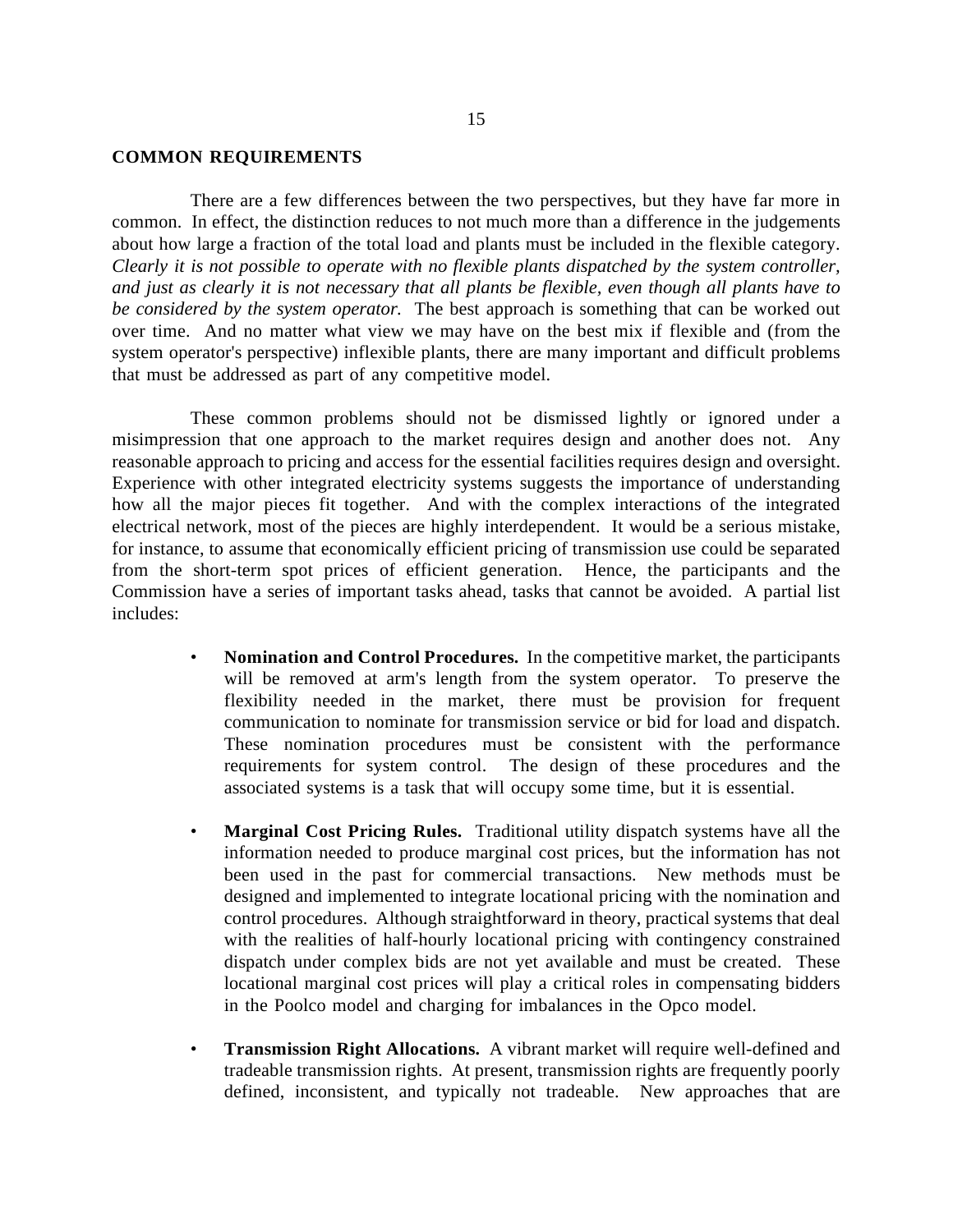compatible with competitive pricing are available, but the hard work of turning theory into reality is ahead. And once defined, there will be a difficult process of allocating the transmission rights for the existing system.

- **Boundary and Interconnect Conditions.** It is unlikely that any new structure will be put in place soon that covers all interconnected systems. Hence the evolution of any competitive market model must develop standards and rules for the points of interconnection with those "outside" the system. The existing interconnection agreements were designed for a very different type of market, and may need redesign for support of a competitive environment.
- **Billing and Settlement Systems.** With many third party entrants and a rapidly disappearing willingness to absorb cost shifting, there will be a need for new billing and settlement procedures. The rules here depend on the design of the market institutions, with the possibility of different treatment for Poolco and bilateral transactions.

These new procedures and systems must be developed in parallel with a dramatic change in paradigm that should accompany the shift to a competitive market. Use of existing procedures and systems may be foreclosed by this change in perspective. For example, the longstanding and seemingly essential requirement for separate treatment of energy and capacity, with distinct pricing and regulation, may disappear. This change will be hard to accept, even though it will ultimately simplify the market. The process of adapting both our minds and our contracts to this new vision will require a great deal of inquiry by the market participants.

This process of investigation, rethinking and redesign cannot be done solely through periodic presentations before the Commission. A more intensive give-and-take process of analysis and debate will be required. The recently organized "Competitive Power Market Working Group" is on the right track. This group, launched at the initiative of San Diego Gas & Electric, includes many of the key players, and others are likely to join in the effort to explore the alternatives and requirements for an efficient wholesale market. The first meeting of the working group, chaired by Charles Stalon, focussed on defining the needs and organizing the questions across the spectrum of interests. The results underscored two points that should guide and encourage the Commission. First, there is still a great deal of confusion about the respective views of the competitive market vision. Second, even a little discussion in this more informal setting went a long way to finding common ground. There is more work to be done, and more common ground to be uncovered. As summarized above, there may be a far greater possibility of finding a consensus view than would have been apparent on first impression, and the Commission would benefit greatly from supporting this effort and allowing the freedom for the process to go forward.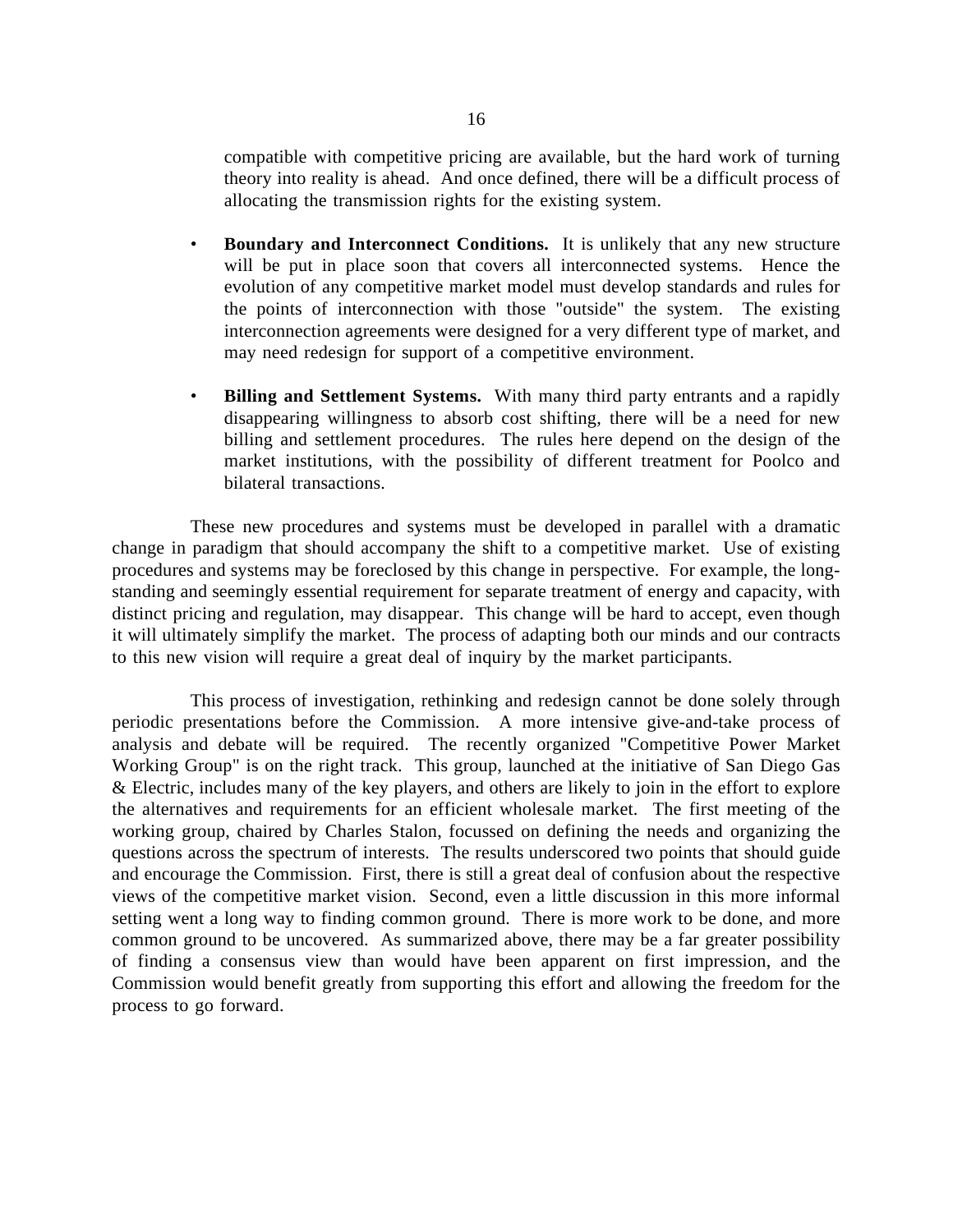### **MARKET PRICING AND ACCESS PRINCIPLES**

The process of the refining and moving towards the new vision would be enhanced by expanded public policy direction on the guiding principles. The FERC has been developing such principles for transmission, and the Commission outlined further criteria for expanded competition. A report from the POWER group of the University of California discussed principles under the categories of "economic efficiency, equity, technical efficiency of the transmission and distribution network, quality of service, and externalities/public goods."<sup>9</sup> There is much in this discussion that goes beyond pointing to issues, by recommending actual criteria for comparing the proposals, with which I would agree, such as "Price transmission to reflect costs...The cost of transmission includes two components: line losses and congestion costs."10 But other parts of the POWER discussion, e.g. under "Obligation to Serve," are still in the mode of pointing to problems rather than defining the criteria for solutions. Elsewhere I have discussed such principles for the critical transmission function. $^{11}$ 

Examples of basic principles that have emerged with special importance in the case of electricity include:

- **Open Access, Non-Discrimination and Comparability.** The EPAct requirements and the FERC implementation emphasize the need to obtain access to the market under terms and conditions that support a competitive wholesale market. The "golden rule" of comparability is a common thread.
- **Extend Benefits to All Participants.** Market structure should facilitate extending the benefits of competition to everyone, not just larger players able to operate easily in the wholesale market.

 <sup>9</sup> POWER Working Group on Electricity Industry Restructuring and Regulatory Reform, "A Reader's Guide to the Blue Book: Issues in California's Electric Industry Restructuring and Regulatory Reform," University of California Energy Institute, Berkeley, CA, June 1994, p. 2.

 $10$  Ibid., p. 4.

<sup>&</sup>lt;sup>11</sup> W. Hogan, "Contract Networks for Electric Power Transmission," Journal of Regulatory Economics, Vol. 4, No. 3, September 1992, pp. 211-242. W. Hogan, "Markets in Real Electric Networks Require Reactive Prices," Energy Journal, Vol. 14, No. 3, 1993, pp. 171-200. W. Hogan, "Electric Transmission: A New Model for Old Principles," The Electricity Journal, March 1993, pp. 18-29. W. Hogan, "A Competitive Electricity Market Model," Kennedy School of Government, Harvard University, Draft, October 1993. W. Hogan, "Transmission Pricing in Support of a Competitive Electricity Market," Response to the Inquiry Concerning the Commission's Pricing Policy for Transmission Services Provided by Public Utilities Under the Federal Power Act, Docket No. RM93-19-000, Harvard University, November 8, 1993. W. Hogan , "Efficient Pricing and Transmission Rights in Support of a Competitive Electricity Market," Comments for Technical Conference on Responses to the Inquiry Concerning Commission's Pricing Policy for Transmission Services Provided by Public Utilities Under the Federal Power Act, Federal Energy Regulatory Commission Notice of Technical Conference and Request for Comments, (June 30, 1993), Docket No. RM93-19-000, April 15, 1994.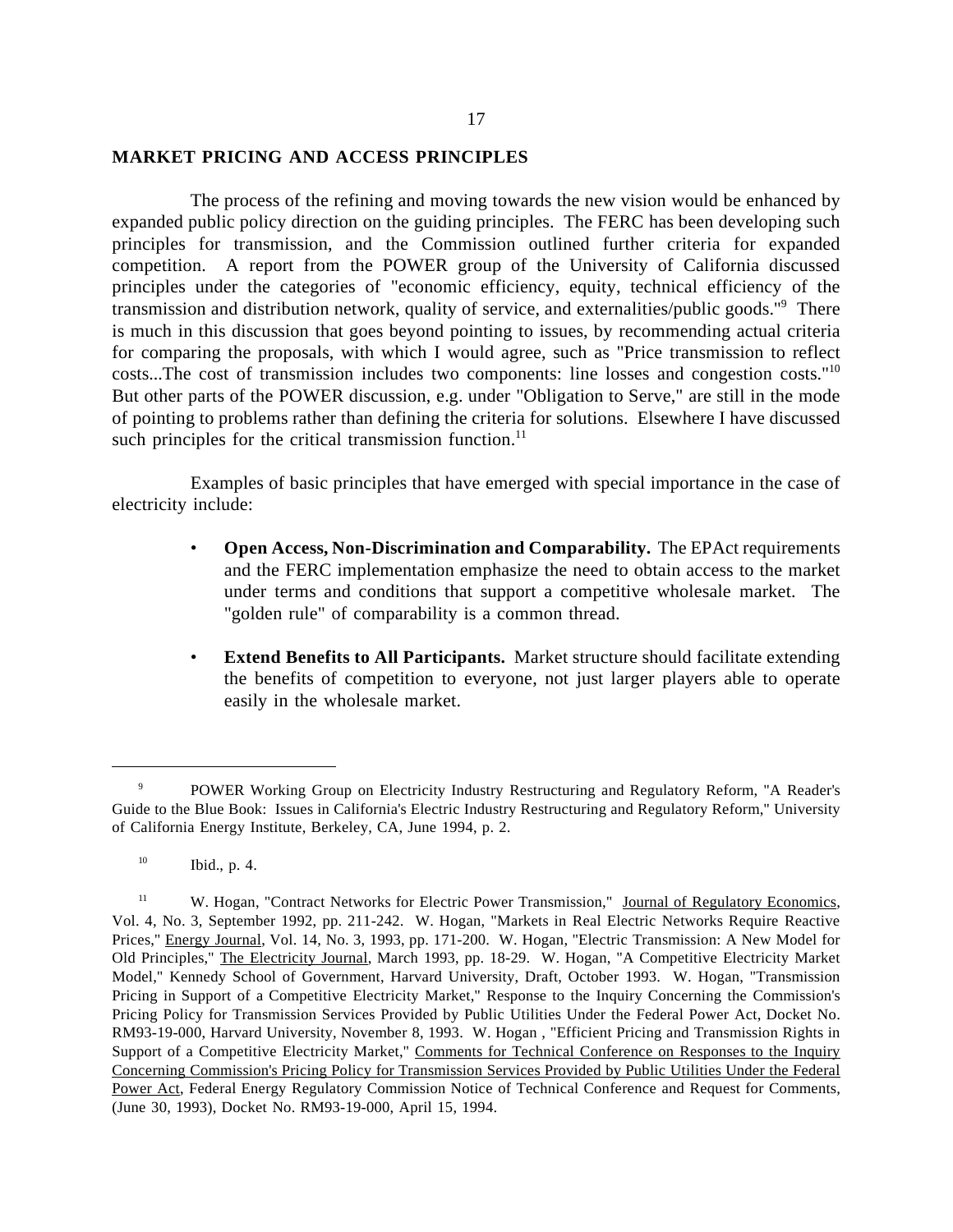- **Separate Ownership from Use of Essential Facilities.** Everyone should have equal access to and use of essential facilities, particularly transmission, with the rights of ownership limited to compensation consistent with opportunity costs in a competitive market.
- **Separate Physical Delivery from Financial Transactions.** Market institutions and operations should allow for financial transactions that implement bilateral commercial arrangements while separately coordinating the spot market interactions of physical delivery of electricity in the transmission network. This will provide automatic sources of backup and easier resolution of contract disputes.
- **Coordinate Federal and State Regulation.** Pricing and access rules for the regulated monopoly essential facilities should be consistent between federal and state jurisdictions.

In the critical domain of transmission, viewed as the ultimate in essential facilities, there are continuing efforts to elaborate and refine principles that can be used to guide and test the development of the wholesale market. For example, FERC suggested several principles in its transmission inquiries: $12$ 

- Promote efficient use of and investment in the transmission grid and provide appropriate price signals to transmission customers. To the extent practicable, prices should accurately:
	- account for transmission constraints;
	- reflect any prudent costs incurred as a result of transmission service;
	- reflect the actual power flows of the transmission service;
	- $\blacktriangleright$  reflect the distance- and location-sensitive costs of the transmission service;
	- reflect the prevailing direction of the flow, distinguishing between "with the flow" and "counter flow."
- Address any transition problems arising from the reform:
	- Balance equity considerations associated with any reform with the potential efficiency improvements;
	- Mitigate the hardships arising from any reform.
- Allow customers an option to have stable prices over time.

<sup>&</sup>lt;sup>12</sup> Federal Energy Regulatory Commission, "Transmission Pricing Issues," Staff Discussion Paper, Inquiry Concerning the Commission's Pricing Policy for Transmission Services Provided by Public Utilities Under the Federal Power Act, Washington, DC, June 1993, pp. 7-8.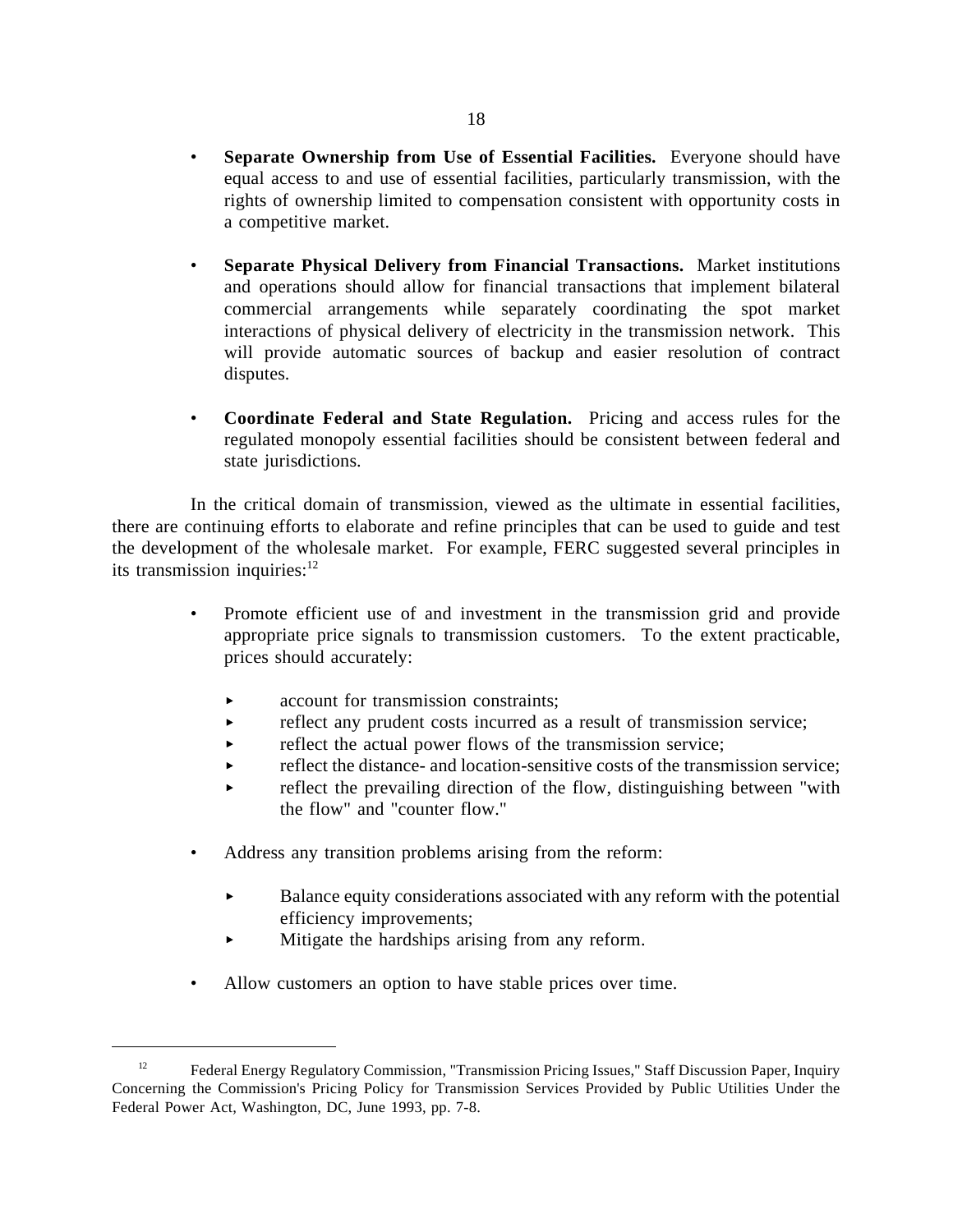• Be simple to implement and administer.

Building on these ideas and further inquiry, a Massachusetts Task Force identified ten principles for transmission access and pricing:<sup>13</sup>

> **Transmission pricing and access should be designed to support operation of a competitive wholesale generation market compatible with customer choice, efficient incentives for both usage and investment, environmental protection, and non-discriminatory participation according to the principles articulated below:**

## **1. Preserve System Reliability**

Any transmission pricing and access rules must in the first instance preserve the reliability of the system. Pricing schemes that explicitly or implicitly increase the risk of outages or service failure or degrade the capacity of the system should be discouraged except for those cases where the costs and benefits of different levels of reliability can be assigned to individual users.

## **2. Price Usage Consistently with Economic Dispatch**

Transmission use should be priced in a manner that is consistent with economic or least-cost dispatch of the system.

## **3. Unbundle Transmission Rates and Services**

Transmission rates and services should be unbundled and made transparent to all wholesale customers.

# **4. Regulate the Monopoly Facility**

Transmission is a natural monopoly. Owners of transmission facilities should have the opportunity to earn a return on equity consistent with traditional ratemaking approaches.

## **5. Provide Transmission Capacity Rights**

Users (i.e., power sellers, buyers and brokers) should be allowed to secure and transfer long-term capacity rights for transmission services.

 <sup>13</sup> Massachusetts Electric Utility Market Reform Task Force, July 1994.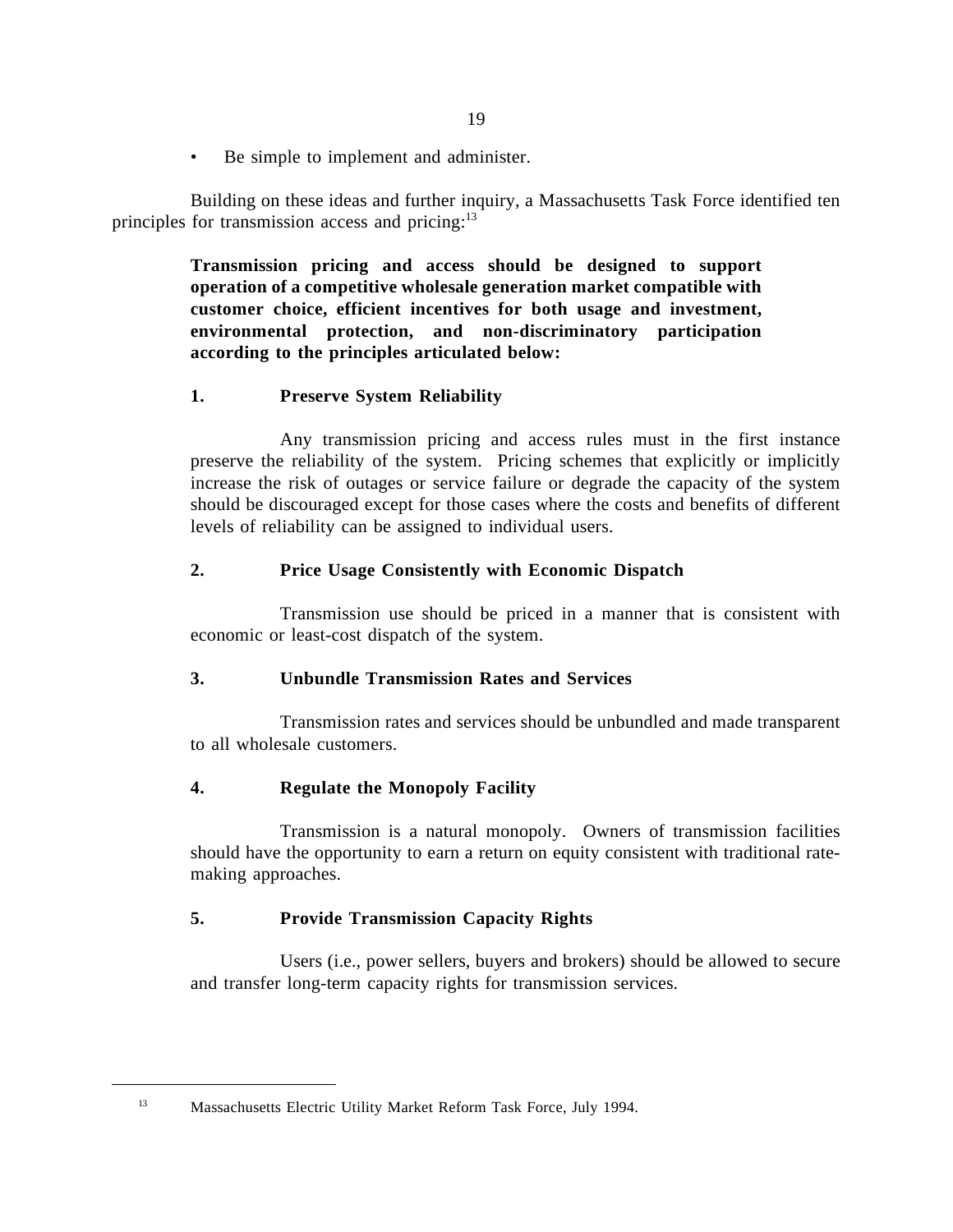## **6. Develop Incentives for Efficient Expansion**

Transmission pricing should allow for incentives that reward economically efficient expansion of the existing transmission network. Where transmission expansion represents a lower cost alternative to energy conservation or new generation, investors in the new transmission capacity should be allowed to acquire transmission rights equivalent to the incremental transmission capacity added.

## **7. Allow for Recovery of Sunk Costs**

Utilities should be allowed to collect a charge that would be designed to recover costs prudently incurred for previously bundled transmission, generation, or other assets. The charges would be independent of the source of wholesale power.

## **8. Ensure Equitable Treatment of Public Policy Goals**

To the extent not covered in retail rates, costs associated with programs related to demand-side management, environmental protection, and low-income support -- which might not be recoverable at market prices for energy -- should be funded through charges applying to all users.

### **9. Promote Regional Consistency**

Access to and pricing of transmission facilities and services should be developed and implemented consistently within a region, coordinated with both federal and state jurisdictions.

## **10. Allow for a Transition Period**

Implementation of a new pricing and access structure should provide for a period of time to allocate costs and capacity rights, and adjust to a new system. Transmission rates for the transition period should be designed to support the development of a competitive market.

These statements of principle can serve as a starting point for further development and implementation in California through efforts such as the Competitive Power Market Working Group.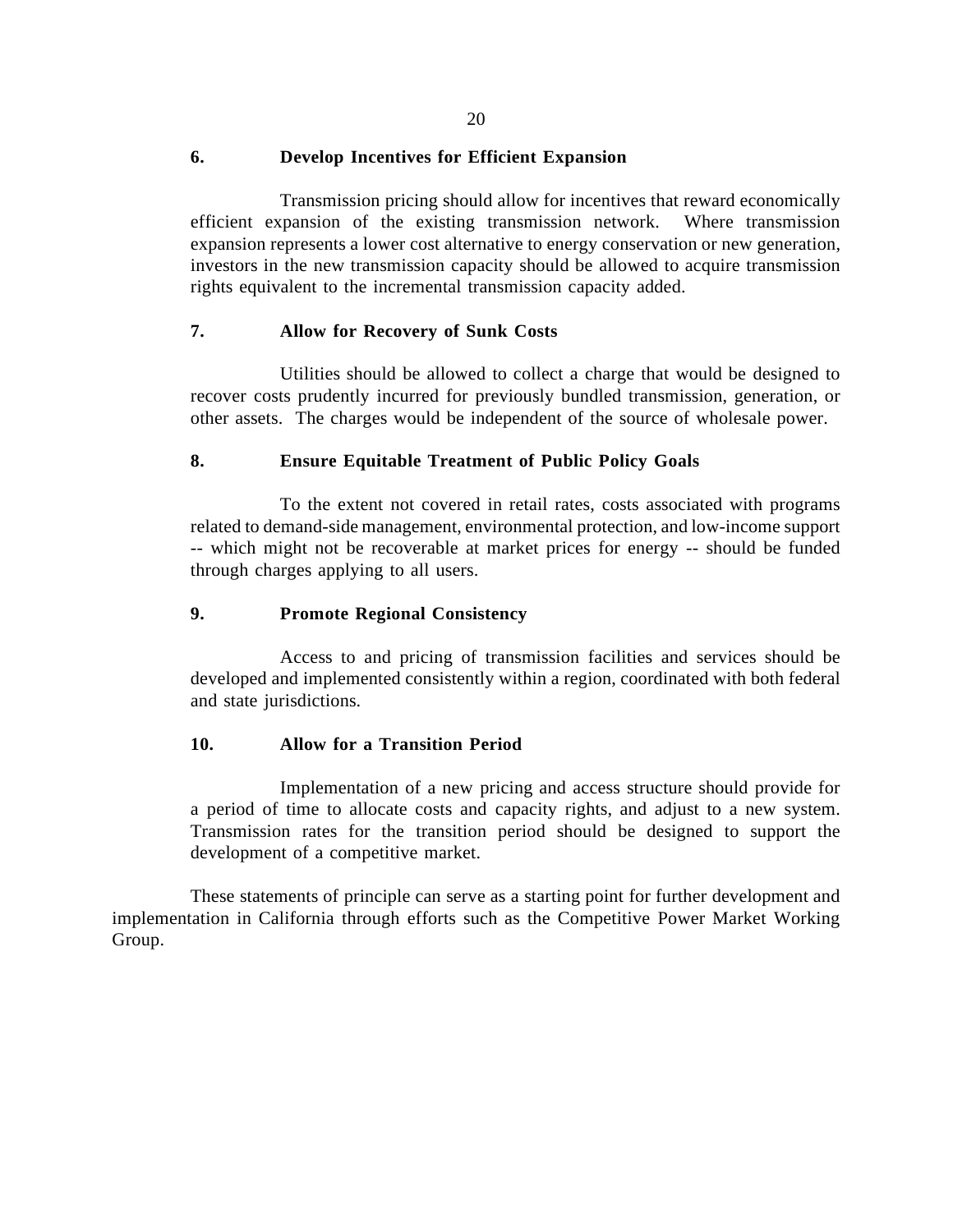### 21

### **QUESTIONS FROM THE COMMISSION'S HEARING ORDER**

The Commission's hearing order listed of detailed questions. Most of the issues have been addressed above. For completeness, brief summary answers follow.

What functions do the different market models provide?

The models must support the complex operations of the integrated electric power system and the commercial requirements for trading and investment. See above for a discussion of many of the details.

How is price set?

Contract prices for long-run investments and protections are set in the bilateral market through negotiations among the parties. Transmission investment prices are regulated under performance based ratemaking or cost-of-service principles. Prices for tradeable transmission capacity rights are determined in the secondary market. Prices for physically delivery and imbalances are determined through a spot market coordinated by the dispatch system operator.

How is reliability ensured if a generator fails?

The system operator maintains control over enough flexible plants and load to ensure reliability and provide an automatic source of backup power.

How is information about price, quantity, and available buyers and sellers shared or disseminated?

> The spot price is determined in the physical dispatch and made transparently available to all participants in the market as part of the normal operations of the system dispatcher. Contract prices are private, but information will emerge as in other markets through the development of analytical and data services.

What is the governing structure? Are there entry/exit requirements and what purpose do they serve? Is dispute resolution a function of the model?

> The key requirement is that the Poolco or Opco system operators be independent of and insulated from the economic interests of any particular participant. The organization could be as a non-profit entity, but there are many equally acceptable structures. There will be minimal entry and exit provisions. A principal function of the Poolco, providing reliability and backup power, must happen automatically, but will follow agreed upon principles. Other disputes would require some process, but this is not a major issue.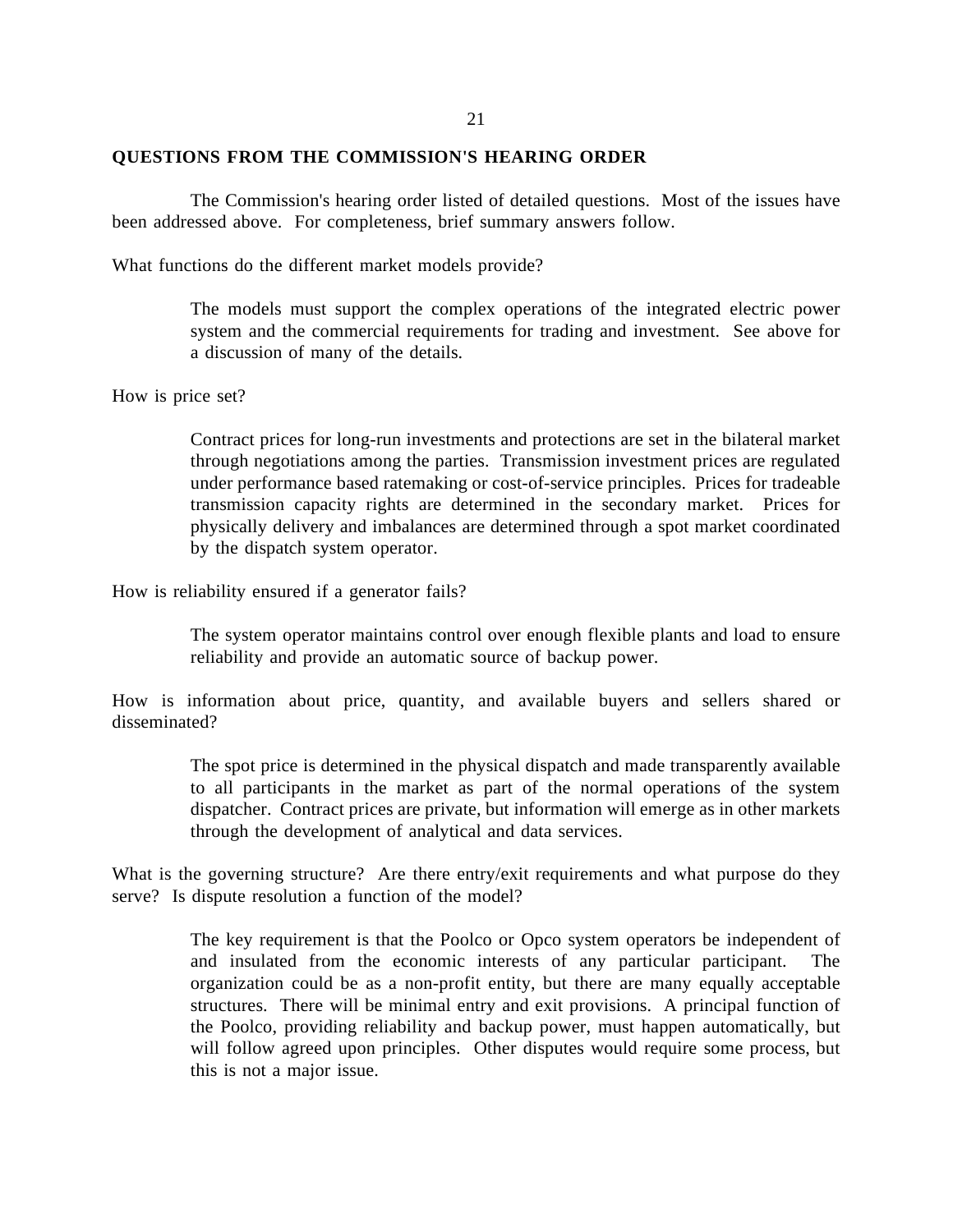Who participates in the wholesale market? What are the criteria for participation?

Anyone who meets the FERC criteria participates in the wholesale market. Changes in rate design to implement Efficient Direct Access provide all customers with access to the wholesale market spot price and customer choice.

What products (commodities and services) are traded in this wholesale market? Is transmission among them?

> It is difficult to describe the great variety of products and services that will develop. There is no limit in either the Poolco or Opco models to any economically justifiable and physically feasible product or service.

Does the model have a dispatch function? Describe it. If not, how is dispatch managed and what relationship does dispatch have with the wholesale market model?

> Dispatch of flexible plants is an essential requirement in maintaining operational reliability in any electric transmission system. With reservation price bids for the flexible plants, the least-cost dispatch process yields the efficient spot prices for the wholesale market in the Poolco model and for imbalance charges in the Opco model. The dispatch function and associated pricing are critical, but still little understood, in accommodating the complex interactions in the electric power system.

How should the wholesale market model be modified, as a transitional tool, to serve retail customers?

> With a spot price available to all or most generators, Efficient Direct Access can begin to provide access for retail customers. In the absence of such a spot price, it is difficult to envision another direct access system that would not run a high risk of cost-shifting and uneconomic bypass.

Identify any shortcoming in these existing models today, and what would persist or develop in a more inclusive wholesale market.

> The existing system has no economically efficient pricing system for imbalances, no clear definition or assignment of tradeable transmission rights, and discriminatory procedures that exclude many third parties. The present system was built assuming that the participants were a few regulated utilities, not a large number of strong competitors. Many of the fundamentals must be revisited and changed.

If further development of a wholesale market is needed, what role should the Commission play in assisting such development before, coincident with, or instead of a move to customer choice?

The Commission should support and allow the time for operation of collaborative